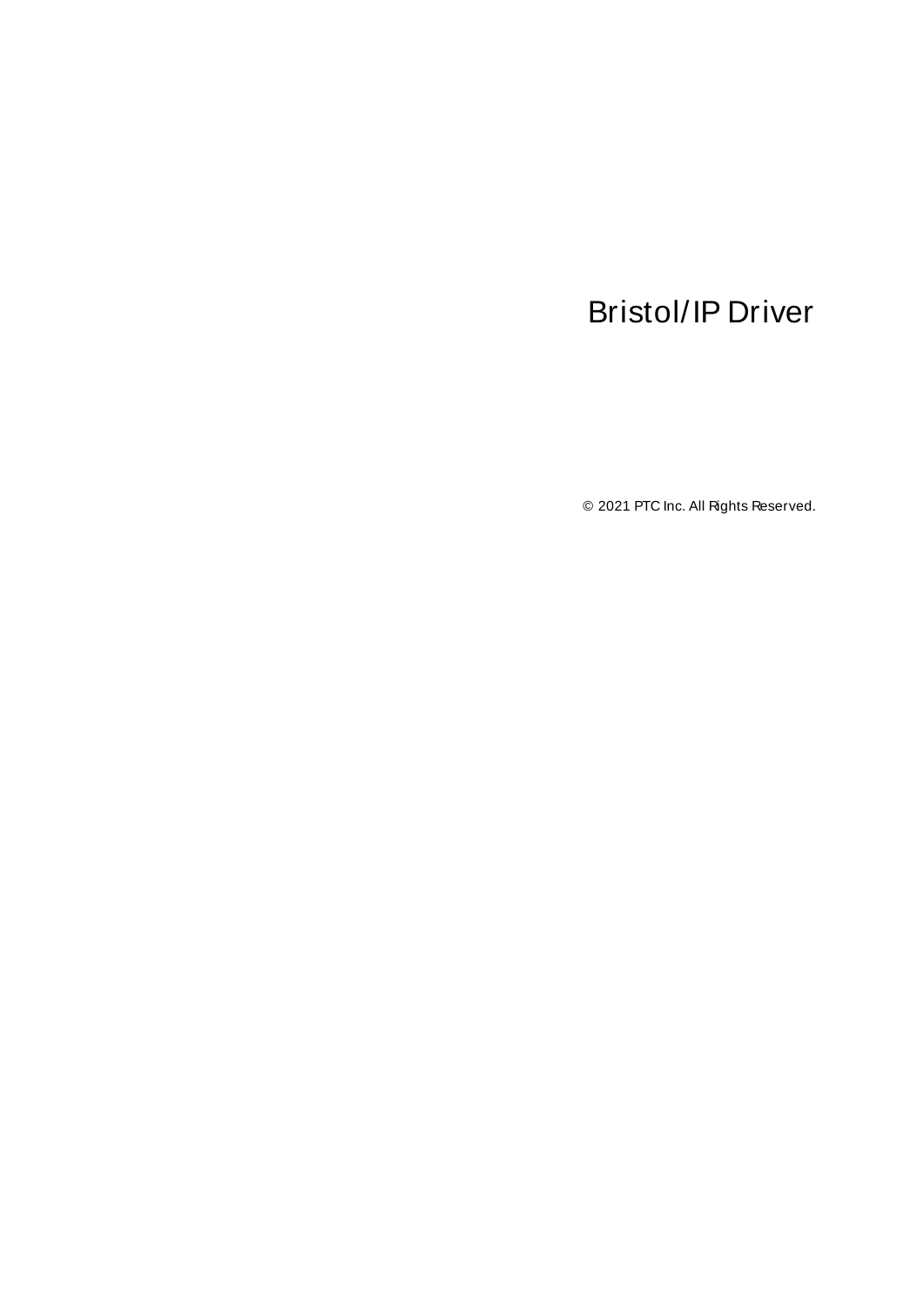# <span id="page-1-0"></span>Table of Contents

| <operation> on device <device name=""> signal <signal> caused an overflow. Some data has</signal></device></operation>                                                                            |
|---------------------------------------------------------------------------------------------------------------------------------------------------------------------------------------------------|
|                                                                                                                                                                                                   |
| <operation> on device <device name=""> signal <signal> failed. The device does not contain</signal></device></operation>                                                                          |
| <operation> on device <device name=""> signal <signal> failed. The device requires higher</signal></device></operation>                                                                           |
| <operation> on device <device name=""> signal <signal> failed. The request was malformed or</signal></device></operation>                                                                         |
| A read by address failed because the MSD version for device <device name=""> changed. The<br/>driver is sending read by name requests to get the updated MSD version from the device. 24</device> |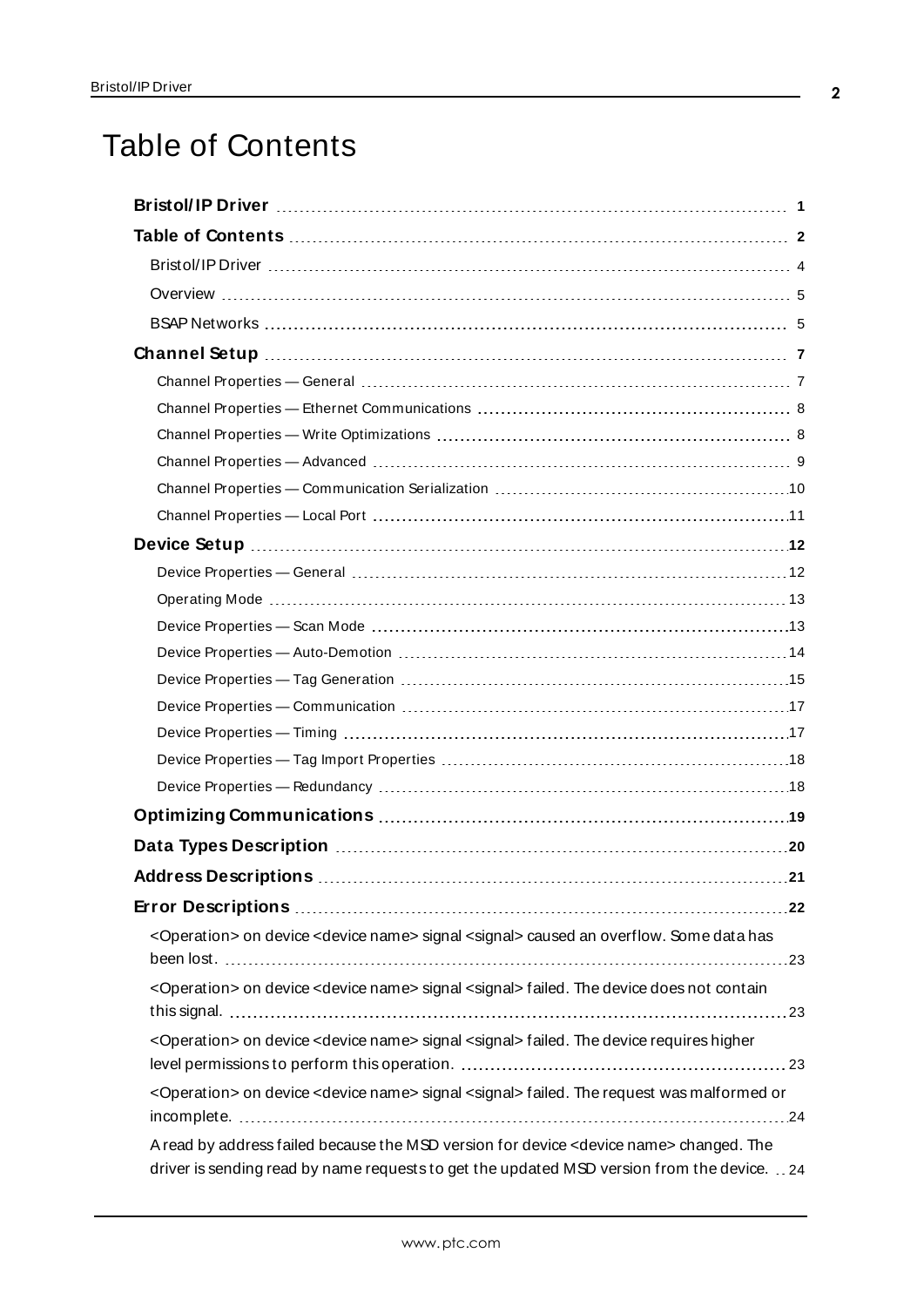| A write by address failed because the MSD version for device <device name=""> changed. The</device>                                                                                                                    |  |
|------------------------------------------------------------------------------------------------------------------------------------------------------------------------------------------------------------------------|--|
|                                                                                                                                                                                                                        |  |
| Failed to send a request to device < device>. The device is not communicating.  25                                                                                                                                     |  |
| Failed to send a request to device < device>. The packet is malformed or too large. 25                                                                                                                                 |  |
|                                                                                                                                                                                                                        |  |
|                                                                                                                                                                                                                        |  |
|                                                                                                                                                                                                                        |  |
| Read failed on device <device> address <address>. The server expects this address to be of</address></device>                                                                                                          |  |
| The response received from device <device> contains an invalid sequence number. Review</device>                                                                                                                        |  |
|                                                                                                                                                                                                                        |  |
| The response received from device <device> is too large (%<count> bytes). The data is lost. 28</count></device>                                                                                                        |  |
|                                                                                                                                                                                                                        |  |
| The string written to device <device>, address <address> is too long. The maximum sup-<br/>ported string is <count> characters. The write will continue as is, but the device will truncate</count></address></device> |  |
|                                                                                                                                                                                                                        |  |
|                                                                                                                                                                                                                        |  |
| Unable to generate a tag database for device < device name>. Reason: Import file does not                                                                                                                              |  |
| Write to device <device name=""> signal <signal> failed. The signal's manual inhibit attribute is</signal></device>                                                                                                    |  |
| Write to device <device name=""> signal <signal> failed. The signal is read only. 30</signal></device>                                                                                                                 |  |
| Write to device <device name=""> signal <signal> failed. The write value is invalid. Make sure</signal></device>                                                                                                       |  |
|                                                                                                                                                                                                                        |  |
|                                                                                                                                                                                                                        |  |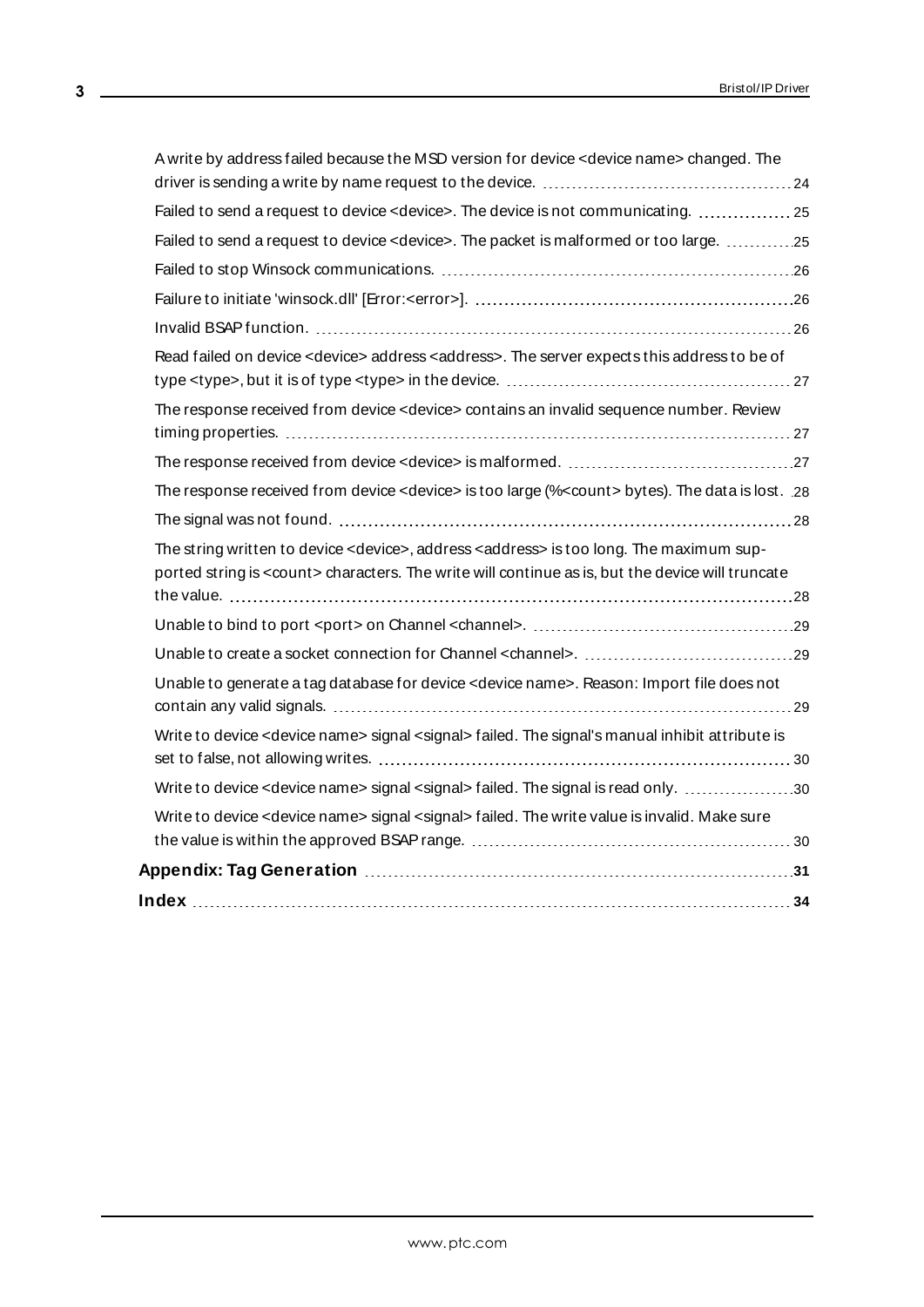## <span id="page-3-0"></span>**Bristol/ IP Driver**

Help version 1.026

#### **CONTENTS**

**[Overview](#page-4-0)** What is the Bristol/IP Driver?

**[Channel](#page-6-0) Setup** How do I configure channels for use with this driver?

**[Device](#page-11-0) Setup** How do I configure a device for use with this driver?

**Optimizing [Communications](#page-18-0)** How do I optimize communications on the Bristol/IP Driver?

**Data Types [Description](#page-19-0)** What data types are supported by this driver?

**Address [Descriptions](#page-20-0)** How do I address a data location on the Bristol/IP Driver?

**Automatic Tag [Generation](#page-30-0)** How can I easily configure tags for this driver?

**Error [Descriptions](#page-21-0)** What error messages are produced by the Bristol/IP Driver?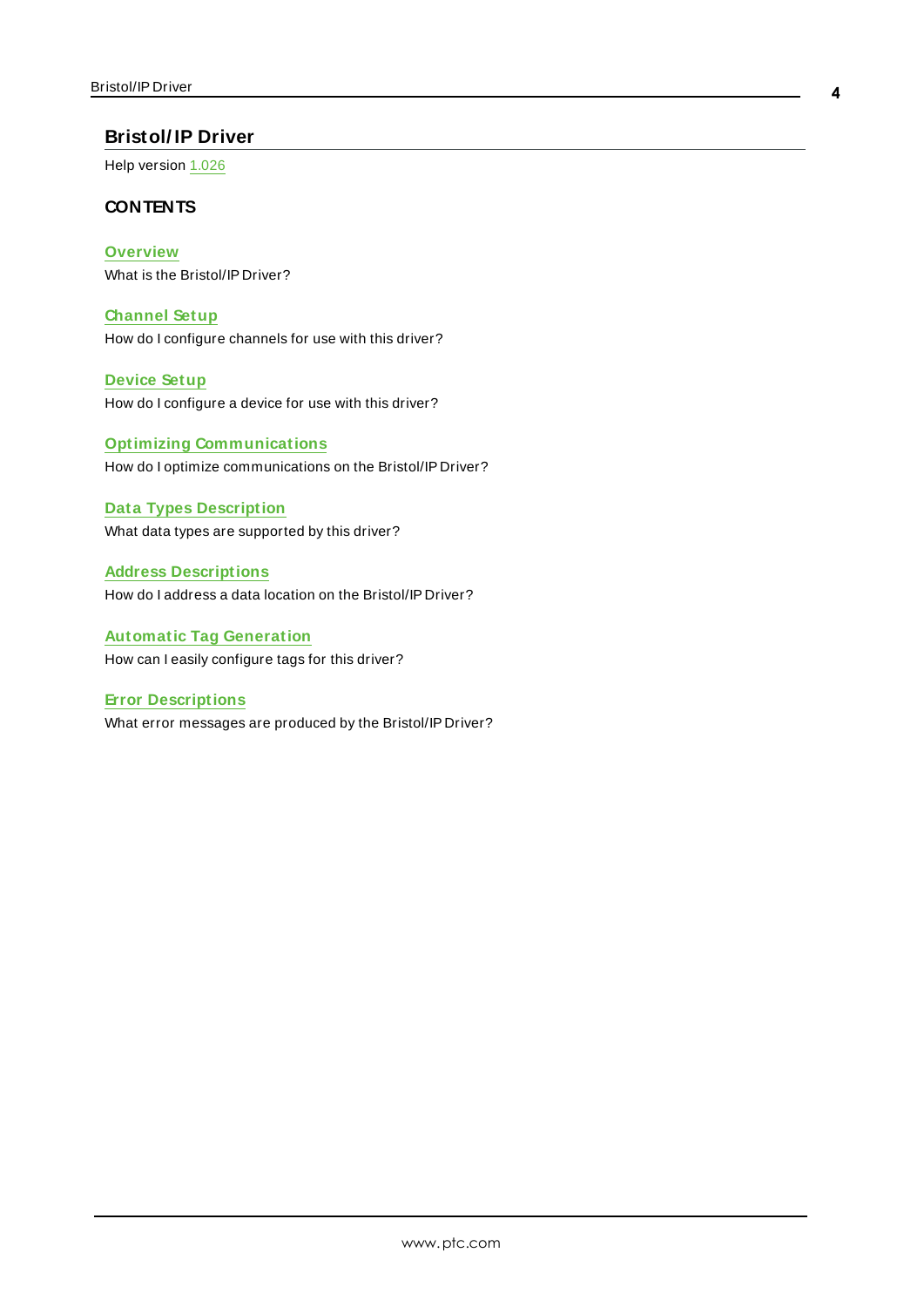#### <span id="page-4-0"></span>**Overview**

The Bristol IP Driver provides a reliable way to communicate with DPC and ControlWave devices. It supports communications to both Ethernet-enabled Bristol devices and to serial Bristol devices (through an Ethernetenabled Bristol device acting as a gateway). It supports Network 3000 Series (DPC 33xx) and ControlWave devices. For more information, refer to **[Device](#page-11-0) Setup**.

#### <span id="page-4-1"></span>**BSAP Networks**

The image below displays a typical Bristol IP Driver configuration. The devices are physical devices. The server channels and devices are not displayed for simplicity.



The Bristol/IP Driver communicates to Client or Server devices using Ethernet (UDP). Communications to Client devices are direct: the driver sends a request to the device and it responds. Communications to server devices are indirect: the driver sends a request through the client device. In most configurations, server devices communicate over serial to the client.

**Note**: BSAPallows six levels of hierarchy including the Client device, or five levels of hierarchy below the Client device. Each level below the Client device can have a maximum of 128 devices.

#### **Channel and Device Limits**

The maximum number of channels supported by this driver is 256. The maximum number of devices supported by this driver is 8192 per channel.

#### **Operations by Symbolic Name vs. by Address**

Bristol IP devices support reads and writes by address or by symbolic name. Reads and writes by symbolic name are usually less efficient because the request contains the signal name in ASCII format. Reads and writes by address are usually more efficient because the address is only two bytes. The driver will request by address whenever possible.

#### **Supported BSAP Functions**

The Bristol IP Driver supports a set of Bristol BSAPfunctions that are a subset of those available in the Remote Database Access (RDB) specification. All request types have the ability to request more than one signal at a time. For efficiency, the driver will include multiple signals in a request whenever possible. **Note**: Requests can be made using either the signal's symbolic name or the signal's address (which is generally more efficient).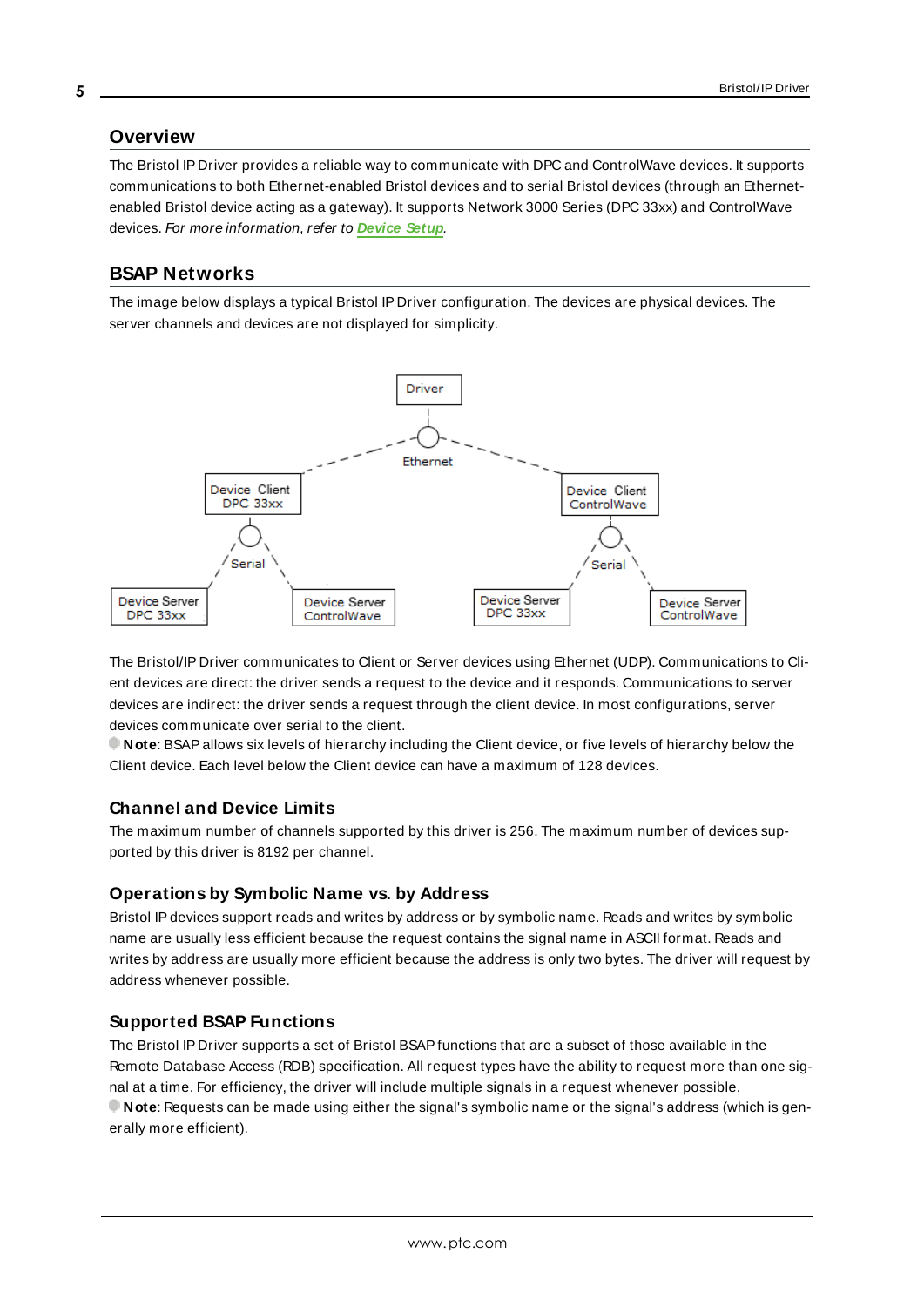| Operation                          | <b>Description</b>                                                                                          |
|------------------------------------|-------------------------------------------------------------------------------------------------------------|
| Read Signal By<br>Address          | Read one or more signals using the two byte address.                                                        |
| Read Signal By Sym-<br>bolic Name  | Read one or more signals by signal name. Request the signal's two byte<br>address in addition to the value. |
| Write Signal By<br>Address         | Write one or more signals using the two byte address.                                                       |
| Write Signal By Sym-<br>bolic Name | Write one or more signals by signal name.                                                                   |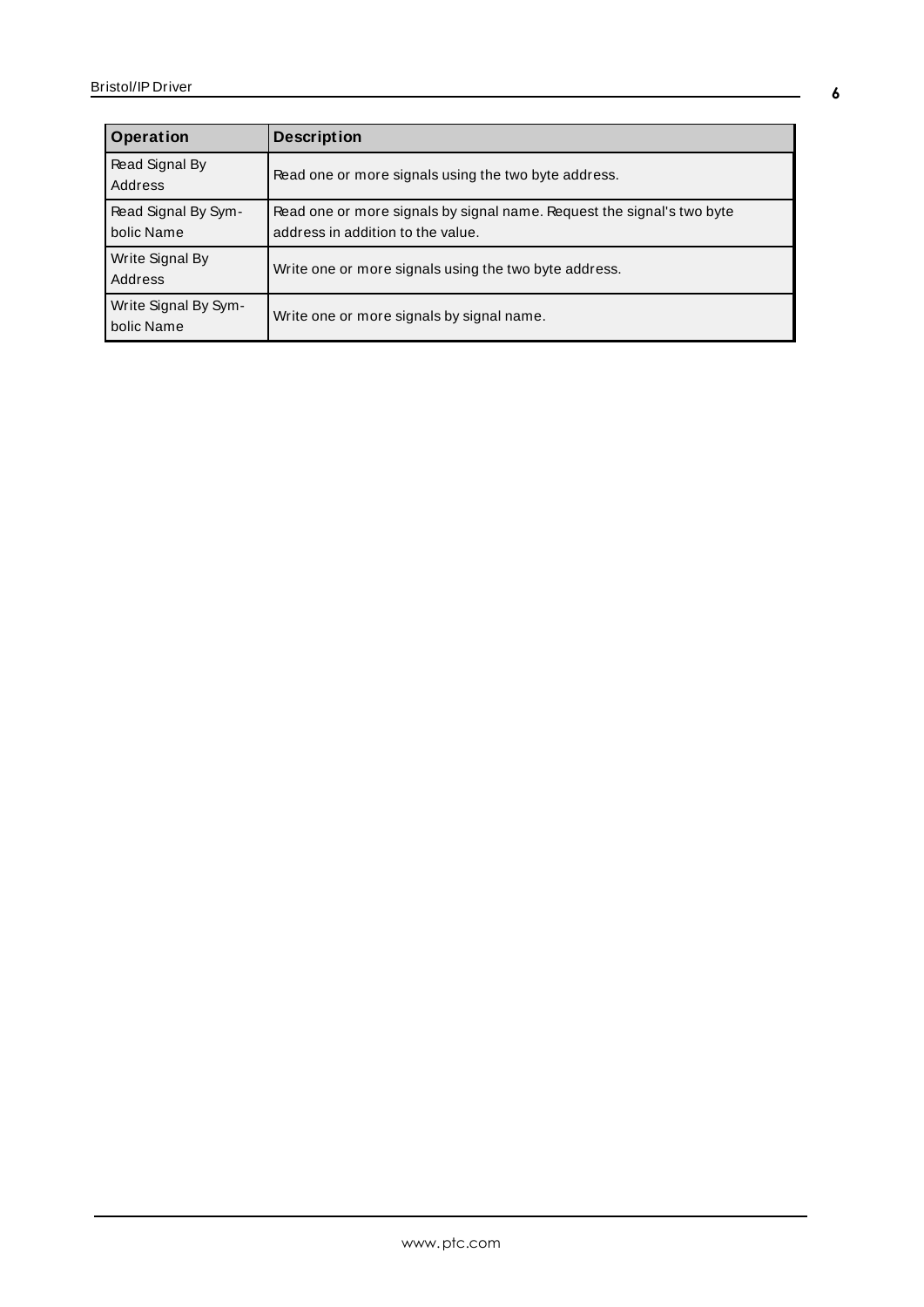## <span id="page-6-0"></span>**Channel Setup**

#### **Network Interface**

The Network Interface property specifies the Network Interface Controller (NIC) over which the channel will communicate. Each channel must have a unique NIC and port. For example, two Bristol channels cannot be bound to the default NIC on Port 1234: only one channel can bind to the port and communicate. **Note:** The default adapter is the adapter bound to the machine hostname.

### **Communication Serialization**

The Bristol IP Driver supports Communication Serialization, which specifies whether data transmissions should be limited to one channel at a time. For more information, refer to **Channel [Properties](#page-8-0) — Advanced**.

### **Local Port**

The Local Port property group specifies the port that all devices under the channel will use for communications.

| <b>Property Groups</b> | □ Local Port              |      |
|------------------------|---------------------------|------|
| Local Port             | <b>UDP Port (decimal)</b> | 1234 |
|                        |                           |      |

**UDP Port**: This property specifies the local port to which the channel will be bound. The default setting for most Bristol devices is 1234. Users that change the UDP Port may also need to change the device configuration to communicate with the port.

### <span id="page-6-1"></span>**Channel Properties — General**

This server supports the use of multiple simultaneous communications drivers. Each protocol or driver used in a server project is called a channel. A server project may consist of many channels with the same communications driver or with unique communications drivers. A channel acts as the basic building block of an OPC link. This group is used to specify general channel properties, such as the identification attributes and operating mode.

| <b>Property Groups</b>          | <b>Identification</b><br>$-$ |                |
|---------------------------------|------------------------------|----------------|
| General                         | Name                         |                |
|                                 | Description                  |                |
| Write Optimizations<br>Advanced | Driver                       |                |
|                                 | $\Box$ Diagnostics           |                |
|                                 | <b>Diagnostics Capture</b>   | <b>Disable</b> |

## **Identification**

**Name**: Specify the user-defined identity of this channel. In each server project, each channel name must be unique. Although names can be up to 256 characters, some client applications have a limited display window when browsing the OPC server's tag space. The channel name is part of the OPC browser information. The property is required for creating a channel.

For information on reserved characters, refer to "How To... Properly Name a Channel, Device, Tag, and Tag Group" in the server help.

**Description**: Specify user-defined information about this channel.

Many of these properties, including Description, have an associated system tag.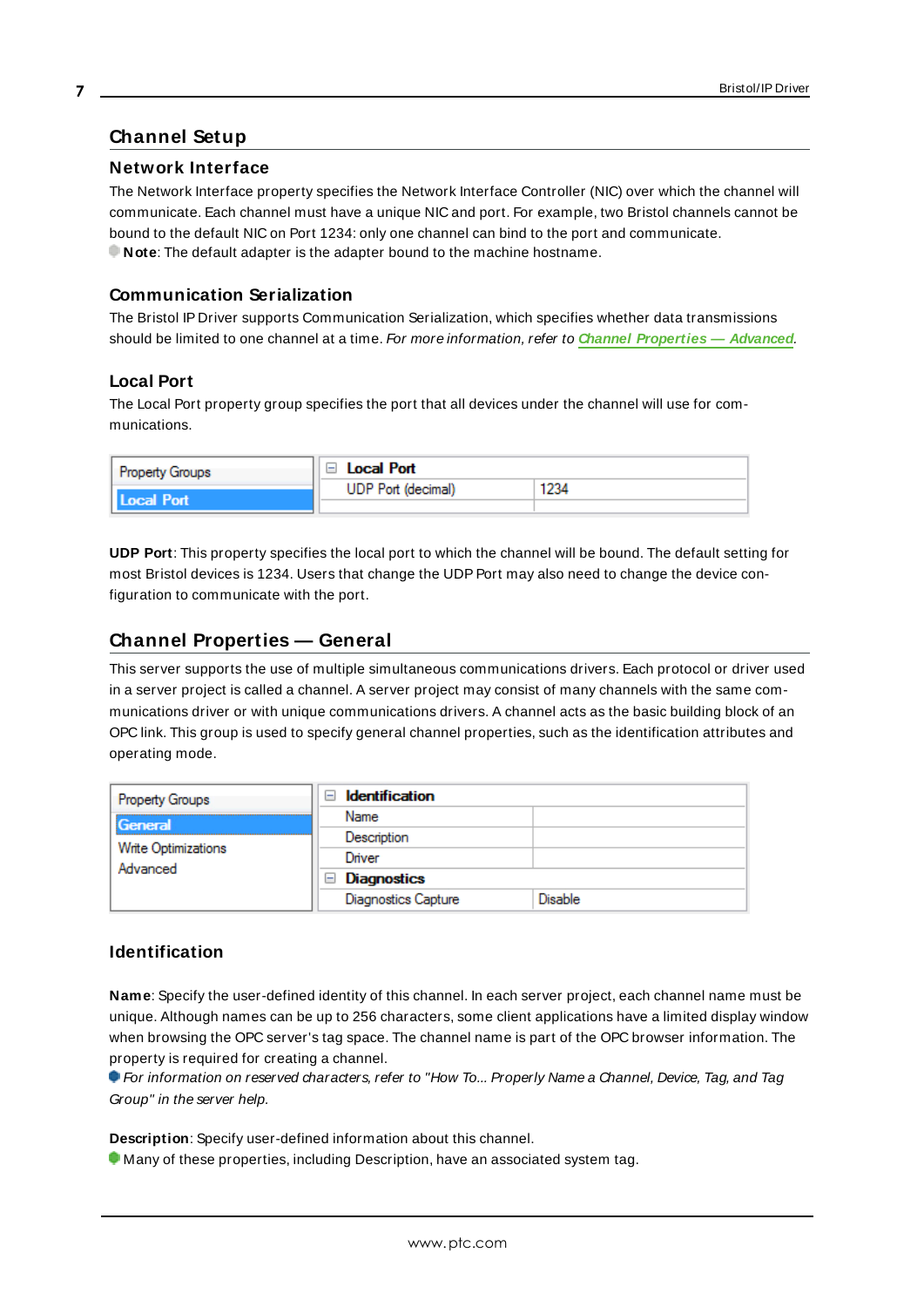**Driver**: Specify the protocol / driver for this channel. This property specifies the device driver that was selected during channel creation. It is a disabled setting in the channel properties. The property is required for creating a channel.

**Note**: With the server's online full-time operation, these properties can be changed at any time. This includes changing the channel name to prevent clients from registering data with the server. If a client has already acquired an item from the server before the channel name is changed, the items are unaffected. If, after the channel name has been changed, the client application releases the item and attempts to reacquire using the old channel name, the item is not accepted. Changes to the properties should not be made once a large client application has been developed. Utilize proper user role and privilege management to prevent operators from changing properties or accessing server features.

#### **Diagnostics**

**Diagnostics Capture**: When enabled, this option makes the channel's diagnostic information available to OPC applications allows the usage of statistics tags that provide feedback to client applications regarding the operation of the channel. Because the server's diagnostic features require a minimal amount of overhead processing, it is recommended that they be utilized when needed and disabled when not. The default is disabled.

**Note:** This property is not available if the driver does not support diagnostics.

<span id="page-7-0"></span>For more information, refer to "Communication Diagnostics" and "Statistics Tags" in the server help.

### **Channel Properties — Ethernet Communications**

Ethernet Communication can be used to communicate with devices.

| <b>Property Groups</b>         | <b>Ethernet Settings</b><br>- |         |                          |
|--------------------------------|-------------------------------|---------|--------------------------|
| General                        | Network Adapter               | Default | $\overline{\phantom{0}}$ |
| <b>Ethernet Communications</b> |                               |         |                          |
| Write Optimizations            |                               |         |                          |
| Advanced                       |                               |         |                          |

#### **Ethernet Settings**

**Network Adapter**: Specify the network adapter to bind. When left blank or Default is selected, the operating system selects the default adapter.

#### <span id="page-7-1"></span>**Channel Properties — Write Optimizations**

The server must ensure that the data written from the client application gets to the device on time. Given this goal, the server provides optimization properties to meet specific needs or improve application responsiveness.

| <b>Property Groups</b>     | $\Box$ Write Optimizations |                                      |
|----------------------------|----------------------------|--------------------------------------|
| General                    | <b>Optimization Method</b> | Write Only Latest Value for All Tags |
|                            | Duty Cycle                 |                                      |
| <b>Write Optimizations</b> |                            |                                      |

## **Write Optimizations**

**Optimization Method**: Controls how write data is passed to the underlying communications driver. The options are: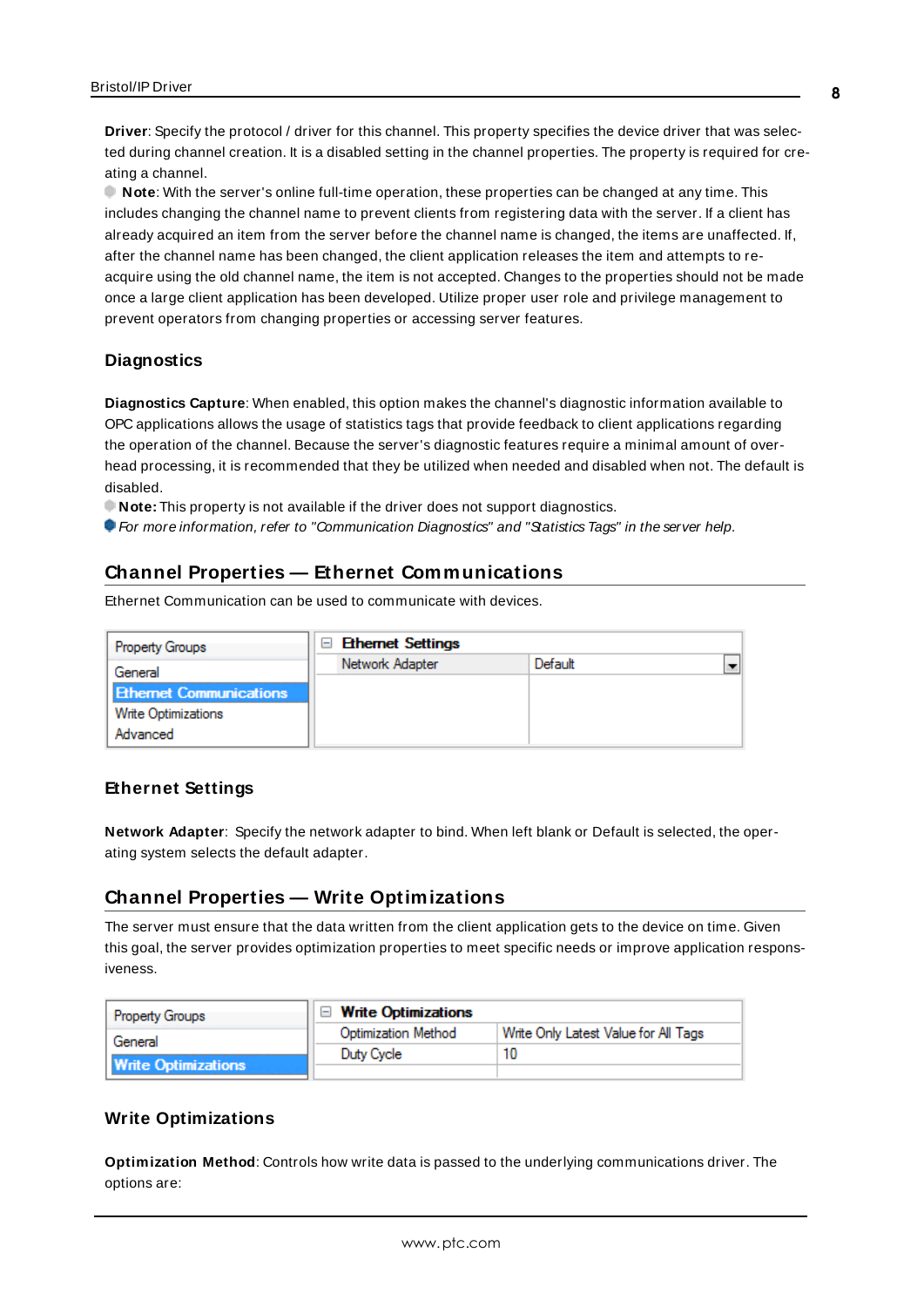- <sup>l</sup> **Write All Values for All Tags**: This option forces the server to attempt to write every value to the controller. In this mode, the server continues to gather write requests and add them to the server's internal write queue. The server processes the write queue and attempts to empty it by writing data to the device as quickly as possible. This mode ensures that everything written from the client applications is sent to the target device. This mode should be selected if the write operation order or the write item's content must uniquely be seen at the target device.
- <sup>l</sup> **Write Only Latest Value for Non-Boolean Tags**: Many consecutive writes to the same value can accumulate in the write queue due to the time required to actually send the data to the device. If the server updates a write value that has already been placed in the write queue, far fewer writes are needed to reach the same final output value. In this way, no extra writes accumulate in the server's queue. When the user stops moving the slide switch, the value in the device is at the correct value at virtually the same time. As the mode states, any value that is not a Boolean value is updated in the server's internal write queue and sent to the device at the next possible opportunity. This can greatly improve the application performance.

**Note**: This option does not attempt to optimize writes to Boolean values. It allows users to optimize the operation of HMI data without causing problems with Boolean operations, such as a momentary push button.

**• Write Only Latest Value for All Tags**: This option takes the theory behind the second optimization mode and applies it to all tags. It is especially useful if the application only needs to send the latest value to the device. This mode optimizes all writes by updating the tags currently in the write queue before they are sent. This is the default mode.

**Duty Cycle**: is used to control the ratio of write to read operations. The ratio is always based on one read for every one to ten writes. The duty cycle is set to ten by default, meaning that ten writes occur for each read operation. Although the application is performing a large number of continuous writes, it must be ensured that read data is still given time to process. A setting of one results in one read operation for every write operation. If there are no write operations to perform, reads are processed continuously. This allows optimization for applications with continuous writes versus a more balanced back and forth data flow. **Note**: It is recommended that the application be characterized for compatibility with the write optimization enhancements before being used in a production environment.

## <span id="page-8-0"></span>**Channel Properties — Advanced**

This group is used to specify advanced channel properties. Not all drivers support all properties; so the Advanced group does not appear for those devices.

| <b>Property Groups</b>     | $\Box$ Non-Normalized Float Handling |                   |
|----------------------------|--------------------------------------|-------------------|
| General                    | <b>Floating-Point Values</b>         | Replace with Zero |
| <b>Write Optimizations</b> | <b>Inter-Device Delay</b><br>ь       |                   |
| Advanced                   | Inter-Device Delay (ms)              |                   |
|                            |                                      |                   |

**Non-Normalized Float Handling**: A non-normalized value is defined as Infinity, Not-a-Number (NaN), or as a Denormalized Number. The default is Replace with Zero. Drivers that have native float handling may default to Unmodified. Non-normalized float handling allows users to specify how a driver handles non-normalized IEEE-754 floating point data. Descriptions of the options are as follows:

- <sup>l</sup> **Replace with Zero**: This option allows a driver to replace non-normalized IEEE-754 floating point values with zero before being transferred to clients.
- <sup>l</sup> **Unmodified**: This option allows a driver to transfer IEEE-754 denormalized, normalized, non-number, and infinity values to clients without any conversion or changes.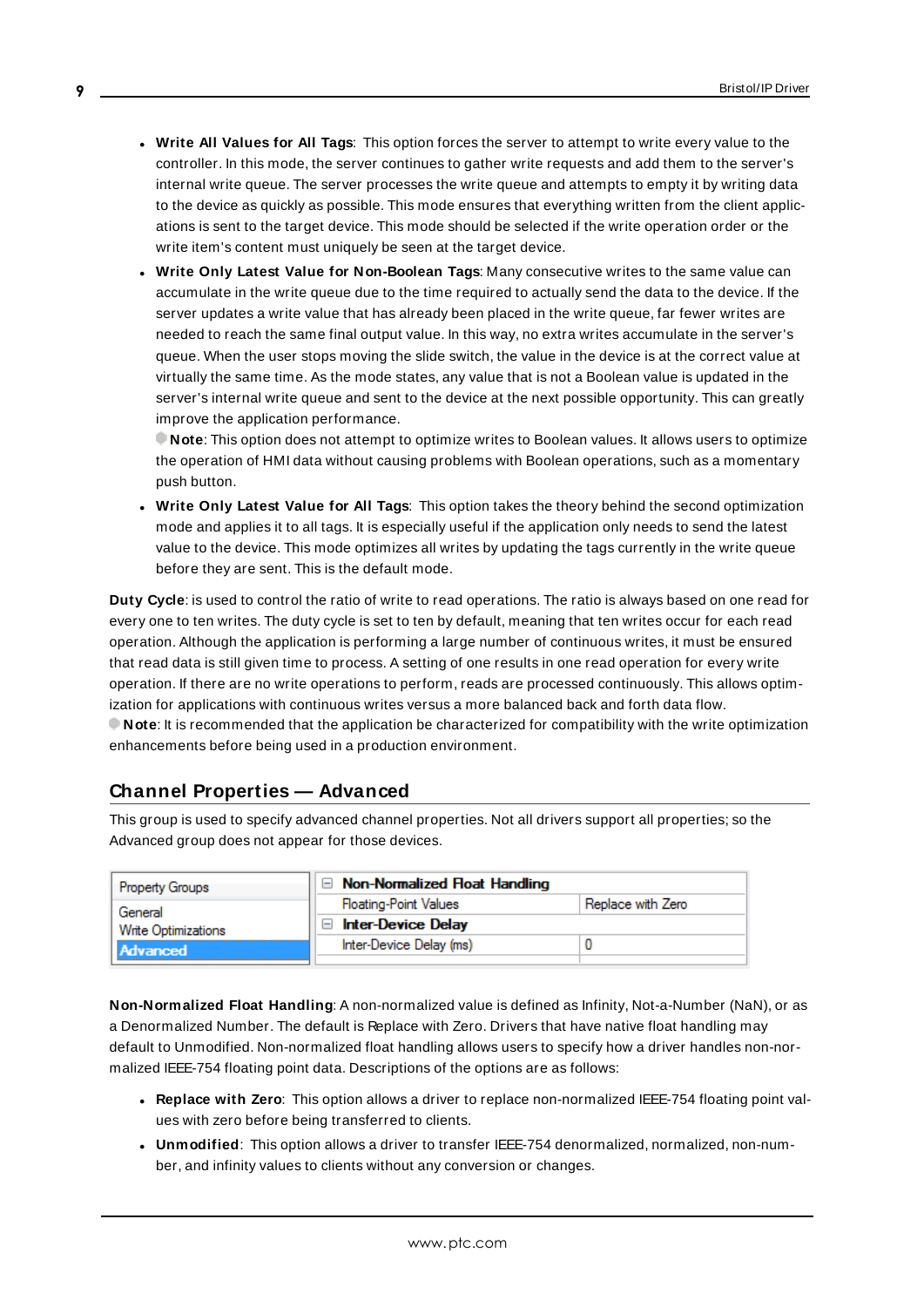**Note:** This property is not available if the driver does not support floating-point values or if it only supports the option that is displayed. According to the channel's float normalization setting, only real-time driver tags (such as values and arrays) are subject to float normalization. For example, EFM data is not affected by this setting.

**For more information on the floating-point values, refer to "How To ... Work with Non-Normalized Floating-**Point Values" in the server help.

**Inter-Device Delay**: Specify the amount of time the communications channel waits to send new requests to the next device after data is received from the current device on the same channel. Zero (0) disables the delay.

<span id="page-9-0"></span>**Note:** This property is not available for all drivers, models, and dependent settings.

#### **Channel Properties — Communication Serialization**

The server's multi-threading architecture allows channels to communicate with devices in parallel. Although this is efficient, communication can be serialized in cases with physical network restrictions (such as Ethernet radios). Communication serialization limits communication to one channel at a time within a virtual network.

The term "virtual network" describes a collection of channels and associated devices that use the same pipeline for communications. For example, the pipeline of an Ethernet radio is the client radio. All channels using the same client radio associate with the same virtual network. Channels are allowed to communicate each in turn, in a "round-robin" manner. By default, a channel can process one transaction before handing communications off to another channel. A transaction can include one or more tags. If the controlling channel contains a device that is not responding to a request, the channel cannot release control until the transaction times out. This results in data update delays for the other channels in the virtual network.

| <b>Property Groups</b>             | □ Channel-Level Settings |                      |
|------------------------------------|--------------------------|----------------------|
|                                    | Virtual Network          | None                 |
| General                            | Transactions per Cycle   |                      |
| Serial Communications              | $\Box$ Global Settings   |                      |
| <b>Communication Serialization</b> | Network Mode             | <b>Load Balanced</b> |

#### **Channel-Level Settings**

**Virtual Network**: Specify the channel's mode of communication serialization. Options include None and Network 1 - Network 500. The default is None. Descriptions of the options are as follows:

- **None**: This option disables communication serialization for the channel.
- <sup>l</sup> **Network 1 - Network 500**: This option specifies the virtual network to which the channel is assigned.

**Transactions per Cycle**: Specify the number of single blocked/non-blocked read/write transactions that can occur on the channel. When a channel is given the opportunity to communicate, this is the number of transactions attempted. The valid range is 1 to 99. The default is 1.

#### **Global Settings**

**Network Mode**: This property is used to control how channel communication is delegated. In **Load Balanced** mode, each channel is given the opportunity to communicate in turn, one at a time. In **Priority** mode,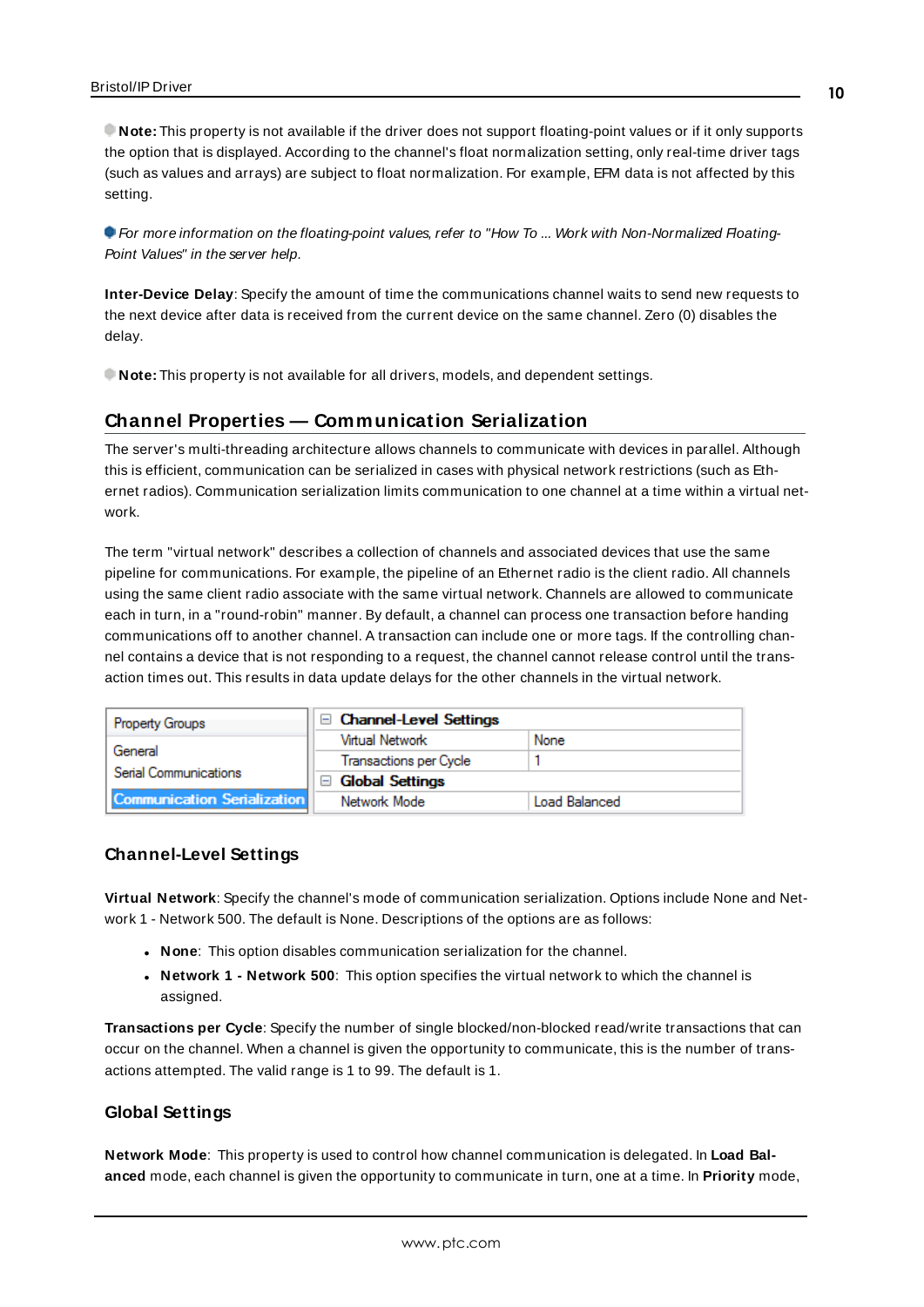channels are given the opportunity to communicate according to the following rules (highest to lowest priority):

- 1. Channels with pending writes have the highest priority.
- 2. Channels with pending explicit reads (through internal plug-ins or external client interfaces) are prioritized based on the read's priority.
- 3. Scanned reads and other periodic events (driver specific).

The default is Load Balanced and affects all virtual networks and channels.

 Devices that rely on unsolicited responses should not be placed in a virtual network. In situations where communications must be serialized, it is recommended that Auto-Demotion be enabled.

Due to differences in the way that drivers read and write data (such as in single, blocked, or non-blocked transactions); the application's Transactions per cycle property may need to be adjusted. When doing so, consider the following factors:

- How many tags must be read from each channel?
- How often is data written to each channel?
- Is the channel using a serial or Ethernet driver?
- Does the driver read tags in separate requests, or are multiple tags read in a block?
- Have the device's Timing properties (such as Request timeout and Fail after x successive timeouts) been optimized for the virtual network's communication medium?

## <span id="page-10-0"></span>**Channel Properties — Local Port**

The Local Port property group specifies the port that all devices under the channel use for communications.

| <b>Property Groups</b> | $\mathbb{I} \boxminus \mathsf{Local}$ Port |      |
|------------------------|--------------------------------------------|------|
|                        | <b>UDP Port (decimal)</b>                  | 1234 |
| Local Port             |                                            |      |

## **Local Port**

**UDP Port**: Specify the local port to which the channel is bound. The default for most Bristol devices is 1234. Changing the UDP Port may also require a change to the device configuration to communicate with the port.

This driver supports additional channel properties. For more information, refer to "What is a Channel?" in the server help file.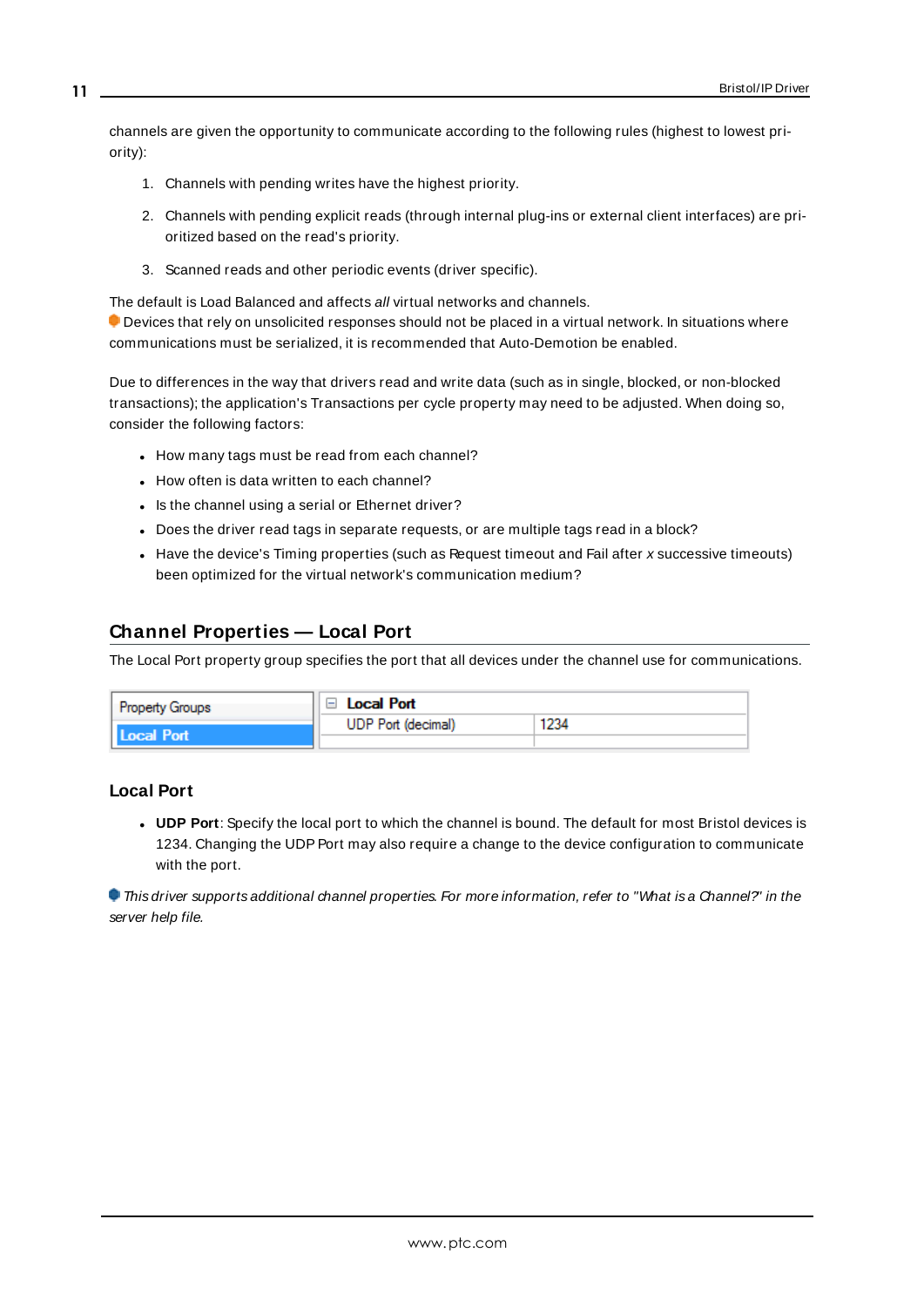## <span id="page-11-0"></span>**Device Setup**

#### **Supported Devices**

- Network 3000 Series (DPC 33xx) devices with BSAP IP (Ethernet) support. 386EX Protected Mode DPC3330 and DPC 3335 with PES03/PEX03 or newer Firmware is required.
- ControlWave devices with BSAP IP (Ethernet) support. ControlWave Micro CWP/LPS/CWR02.00 or newer Firmware is required.

### **Communication Protocol**

<span id="page-11-1"></span>Bristol BSAP IP Protocol (UDP)

## **Device Properties — General**

A device represents a single target on a communications channel. If the driver supports multiple controllers, users must enter a device ID for each controller.

| <b>Property Groups</b> | $\Box$ Identification |         |
|------------------------|-----------------------|---------|
| General                | Name                  |         |
| Scan Mode              | Description           |         |
|                        | Channel Assignment    |         |
|                        | Driver                |         |
|                        | Model                 |         |
|                        | <b>ID</b> Format      | Decimal |
|                        | ID                    | י       |

## **Identification**

<span id="page-11-5"></span>**Name**: Specify the name of the device. It is a logical user-defined name that can be up to 256 characters long and may be used on multiple channels.

**Note**: Although descriptive names are generally a good idea, some OPC client applications may have a limited display window when browsing the OPC server's tag space. The device name and channel name become part of the browse tree information as well. Within an OPC client, the combination of channel name and device name would appear as "ChannelName.DeviceName".

For more information, refer to "How To... Properly Name a Channel, Device, Tag, and Tag Group" in server help.

**Description**: Specify the user-defined information about this device.

<span id="page-11-2"></span> $\bullet$  Many of these properties, including Description, have an associated system tag.

<span id="page-11-3"></span>**Channel Assignment**: Specify the user-defined name of the channel to which this device currently belongs.

<span id="page-11-4"></span>**Driver**: Selected protocol driver for this device.

**Model**: Specify the type of device that is associated with this ID. The contents of the drop-down menu depend on the type of communications driver being used. Models that are not supported by a driver are disabled. If the communications driver supports multiple device models, the model selection can only be changed when there are no client applications connected to the device.

**Note:** If the communication driver supports multiple models, users should try to match the model selection to the physical device. If the device is not represented in the drop-down menu, select a model that conforms closest to the target device. Some drivers support a model selection called "Open," which allows users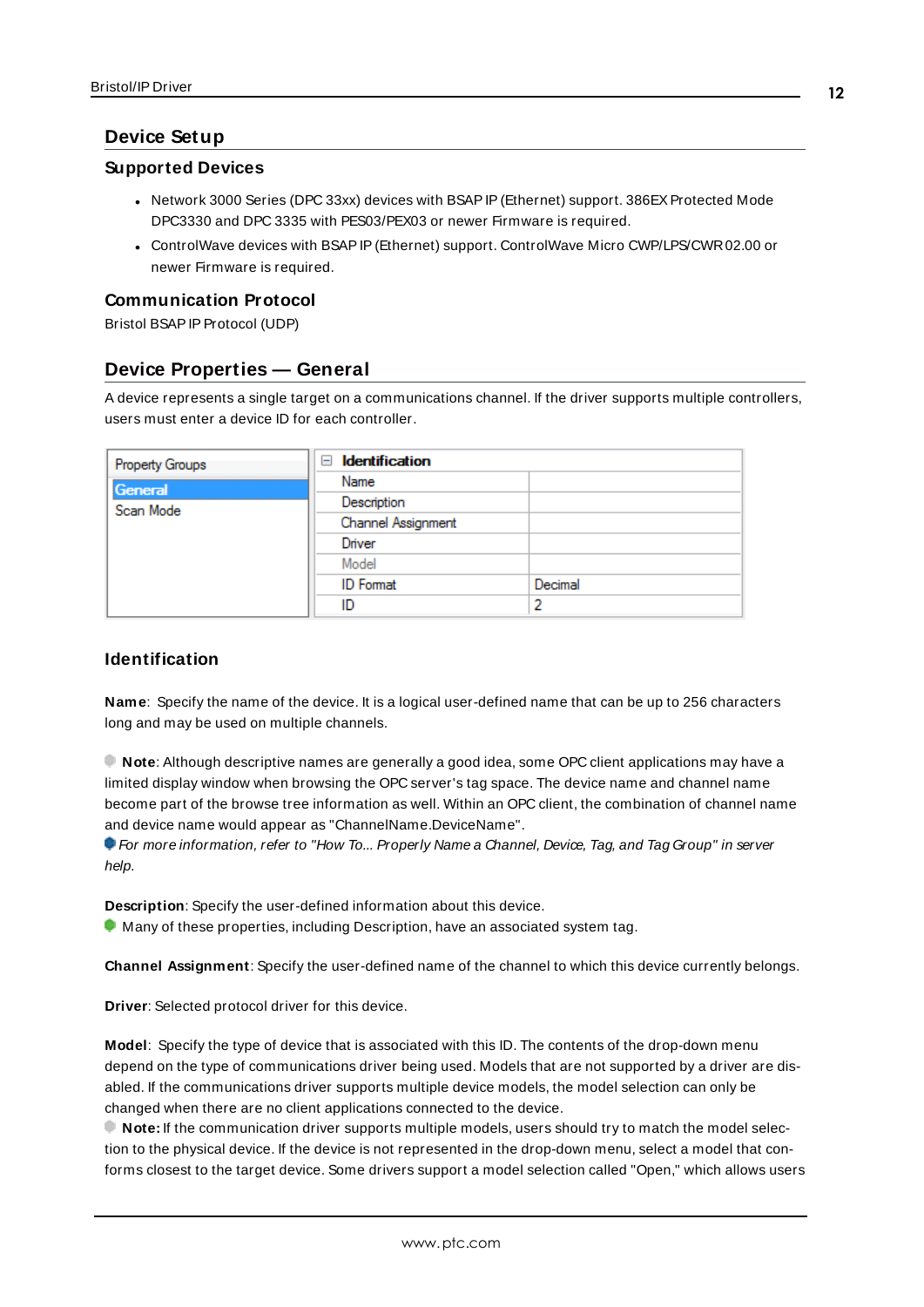to communicate without knowing the specific details of the target device. For more information, refer to the driver help documentation.

<span id="page-12-3"></span>**ID**: Specify the device's driver-specific station or node. The type of ID entered depends on the communications driver being used. For many communication drivers, the ID is a numeric value. Drivers that support a Numeric ID provide users with the option to enter a numeric value whose format can be changed to suit the needs of the application or the characteristics of the selected communications driver. The format is set by the driver by default. Options include Decimal, Octal, and Hexadecimal.

**Note**: If the driver is Ethernet-based or supports an unconventional station or node name, the device's TCP/IPaddress may be used as the device ID. TCP/IPaddresses consist of four values that are separated by periods, with each value in the range of 0 to 255. Some device IDs are string based. There may be additional properties to configure within the ID field, depending on the driver. For more information, refer to the driver's help documentation.

## <span id="page-12-0"></span>**Operating Mode**

| Property Groups      | <b>Identification</b> |        |
|----------------------|-----------------------|--------|
| General<br>Scan Mode | <b>Operating Mode</b> |        |
|                      | Data Collection       | Enable |
|                      | Simulated             | No     |

<span id="page-12-2"></span>**Data Collection**: This property controls the device's active state. Although device communications are enabled by default, this property can be used to disable a physical device. Communications are not attempted when a device is disabled. From a client standpoint, the data is marked as invalid and write operations are not accepted. This property can be changed at any time through this property or the device system tags.

<span id="page-12-4"></span>**Simulated**: Place the device into or out of Simulation Mode. In this mode, the driver does not attempt to communicate with the physical device, but the server continues to return valid OPC data. Simulated stops physical communications with the device, but allows OPC data to be returned to the OPC client as valid data. While in Simulation Mode, the server treats all device data as reflective: whatever is written to the simulated device is read back and each OPC item is treated individually. The item's memory map is based on the group Update Rate. The data is not saved if the server removes the item (such as when the server is reinitialized). The default is No.

**Notes:**

- 1. This System tag ( Simulated) is read only and cannot be written to for runtime protection. The System tag allows this property to be monitored from the client.
- 2. In Simulation mode, the item's memory map is based on client update rate(s) (Group Update Rate for OPC clients or Scan Rate for native and DDEinterfaces). This means that two clients that reference the same item with different update rates return different data.

 Simulation Mode is for test and simulation purposes only. It should never be used in a production environment.

## <span id="page-12-1"></span>**Device Properties — Scan Mode**

The Scan Mode specifies the subscribed-client requested scan rate for tags that require device communications. Synchronous and asynchronous device reads and writes are processed as soon as possible; unaffected by the Scan Mode properties.

**13**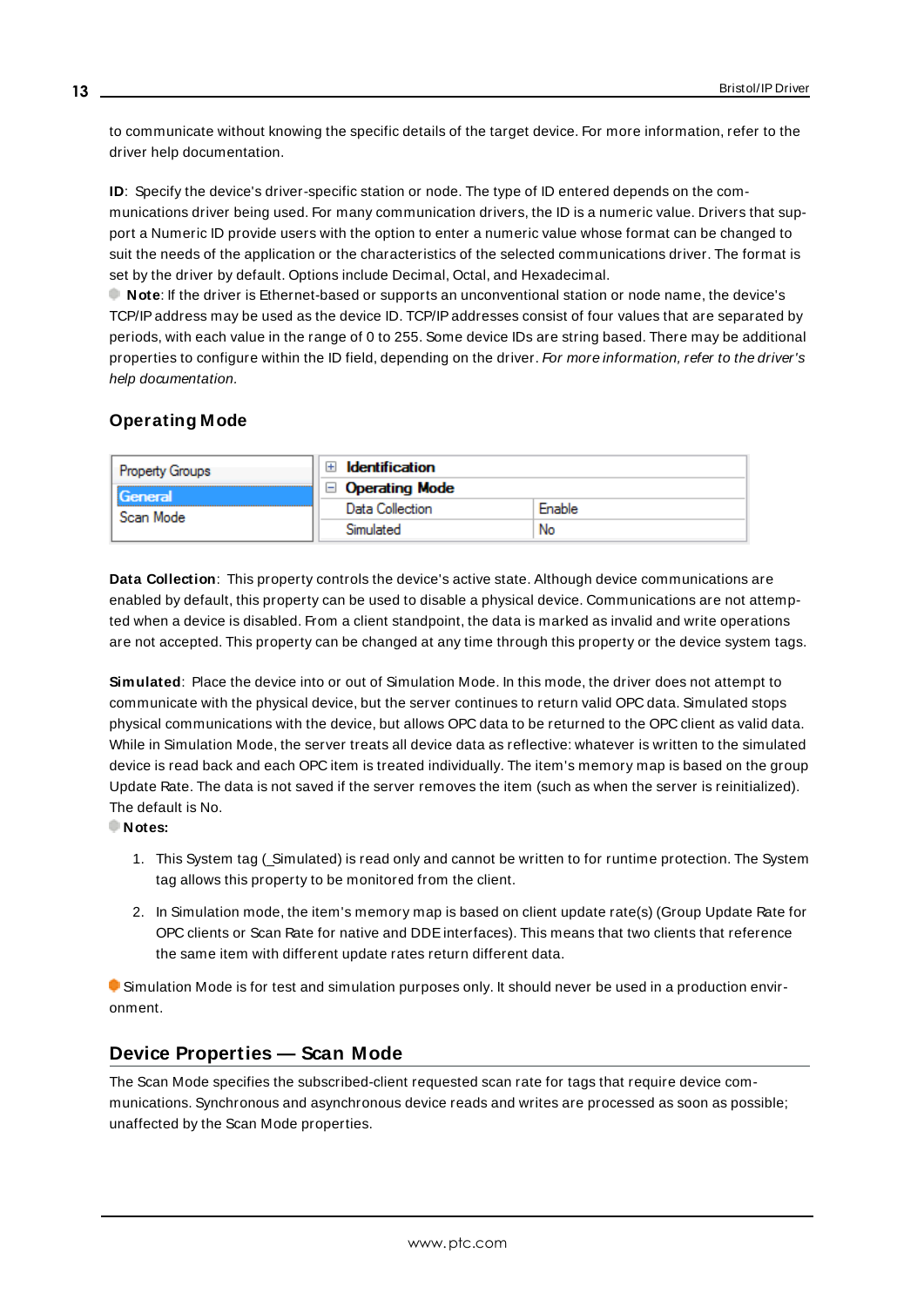| <b>Property Groups</b> |  | Scan Mode                  |                                    |  |  |
|------------------------|--|----------------------------|------------------------------------|--|--|
| General                |  | Scan Mode                  | Respect Client-Specified Scan Rate |  |  |
| Scan Mode              |  | Initial Updates from Cache | Disable                            |  |  |
|                        |  |                            |                                    |  |  |

<span id="page-13-5"></span>**Scan Mode**: Specify how tags in the device are scanned for updates sent to subscribing clients. Descriptions of the options are:

- <sup>l</sup> **Respect Client-Specified Scan Rate**: This mode uses the scan rate requested by the client.
- <sup>l</sup> **Request Data No Faster than Scan Rate**: This mode specifies the value set as the maximum scan rate. The valid range is 10 to 99999990 milliseconds. The default is 1000 milliseconds. **Note**: When the server has an active client and items for the device and the scan rate value is increased, the changes take effect immediately. When the scan rate value is decreased, the changes do not take effect until all client applications have been disconnected.
- <sup>l</sup> **Request All Data at Scan Rate**: This mode forces tags to be scanned at the specified rate for subscribed clients. The valid range is 10 to 99999990 milliseconds. The default is 1000 milliseconds.
- <span id="page-13-2"></span><sup>l</sup> **Do Not Scan, Demand Poll Only**: This mode does not periodically poll tags that belong to the device nor perform a read to get an item's initial value once it becomes active. It is the OPC client's responsibility to poll for updates, either by writing to the \_DemandPoll tag or by issuing explicit device reads for individual items. For more information, refer to "Device Demand Poll" in server help.
- <span id="page-13-4"></span><sup>l</sup> **Respect Tag-Specified Scan Rate**: This mode forces static tags to be scanned at the rate specified in their static configuration tag properties. Dynamic tags are scanned at the client-specified scan rate.

<span id="page-13-3"></span>**Initial Updates from Cache**: When enabled, this option allows the server to provide the first updates for newly activated tag references from stored (cached) data. Cache updates can only be provided when the new item reference shares the same address, scan rate, data type, client access, and scaling properties. A device read is used for the initial update for the first client reference only. The default is disabled; any time a client activates a tag reference the server attempts to read the initial value from the device.

# <span id="page-13-0"></span>**Device Properties — Auto-Demotion**

The Auto-Demotion properties can temporarily place a device off-scan in the event that a device is not responding. By placing a non-responsive device offline for a specific time period, the driver can continue to optimize its communications with other devices on the same channel. After the time period has been reached, the driver re-attempts to communicate with the non-responsive device. If the device is responsive, the device is placed on-scan; otherwise, it restarts its off-scan time period.

| <b>Property Groups</b>                      | <b>Auto-Demotion</b>                    |               |
|---------------------------------------------|-----------------------------------------|---------------|
| General                                     | Demote on Failure                       | <b>Enable</b> |
| Scan Mode<br>Timina<br><b>Auto-Demotion</b> | Timeouts to Demote                      |               |
|                                             | Demotion Period (ms)                    | 10000         |
|                                             | Discard Requests when Demoted   Disable |               |
|                                             |                                         |               |

<span id="page-13-1"></span>**Demote on Failure**: When enabled, the device is automatically taken off-scan until it is responding again. **Tip:** Determine when a device is off-scan by monitoring its demoted state using the AutoDemoted system tag.

<span id="page-13-6"></span>**Timeouts to Demote**: Specify how many successive cycles of request timeouts and retries occur before the device is placed off-scan. The valid range is 1 to 30 successive failures. The default is 3.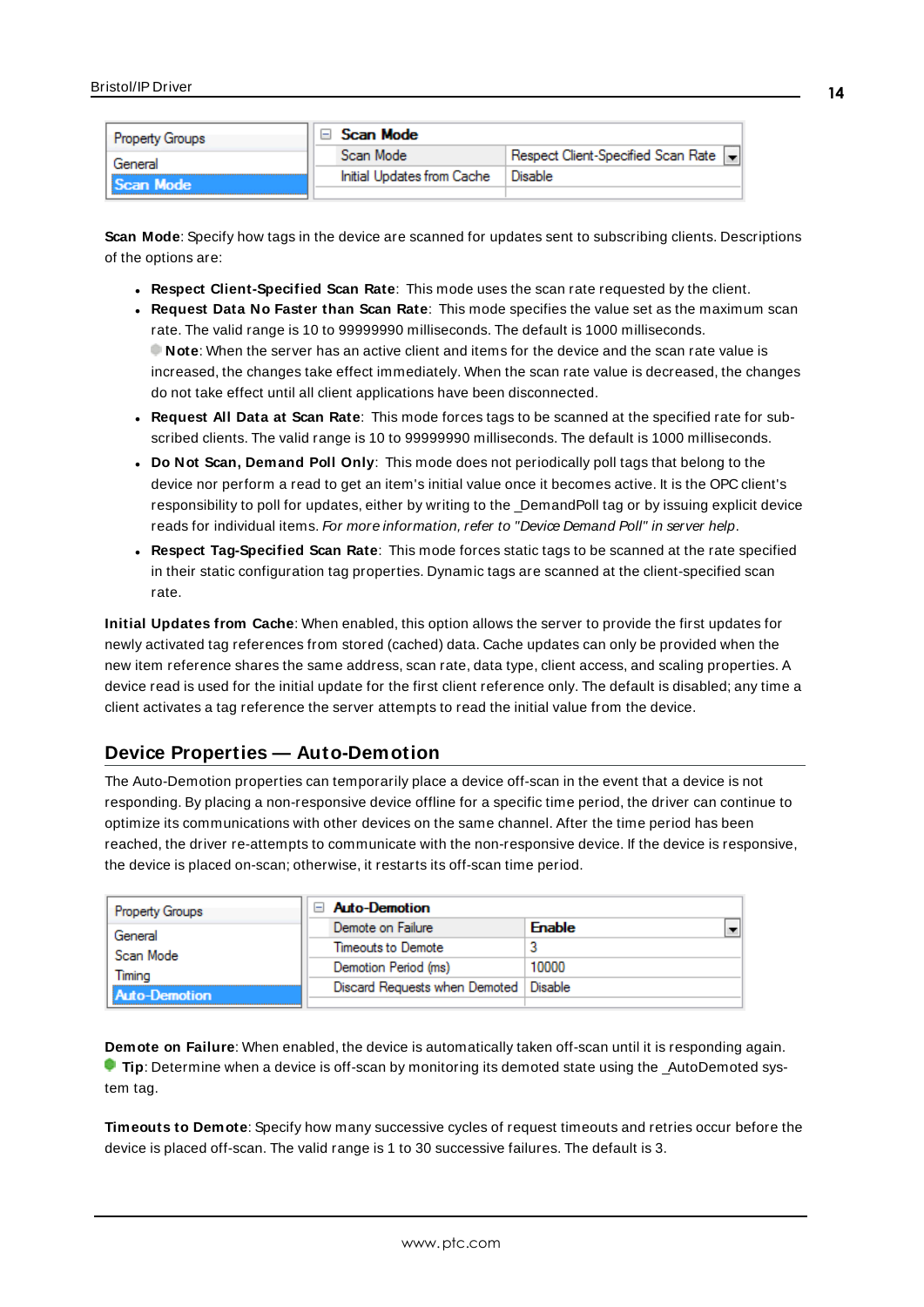<span id="page-14-1"></span>**Demotion Period**: Indicate how long the device should be placed off-scan when the timeouts value is reached. During this period, no read requests are sent to the device and all data associated with the read requests are set to bad quality. When this period expires, the driver places the device on-scan and allows for another attempt at communications. The valid range is 100 to 3600000 milliseconds. The default is 10000 milliseconds.

<span id="page-14-2"></span>**Discard Requests when Demoted**: Select whether or not write requests should be attempted during the off-scan period. Disable to always send write requests regardless of the demotion period. Enable to discard writes; the server automatically fails any write request received from a client and does not post a message to the Event Log.

# <span id="page-14-0"></span>**Device Properties — Tag Generation**

The automatic tag database generation features make setting up an application a plug-and-play operation. Select communications drivers can be configured to automatically build a list of tags that correspond to device-specific data. These automatically generated tags (which depend on the nature of the supporting driver) can be browsed from the clients.

Not all devices and drivers support full automatic tag database generation and not all support the same data types. Consult the data types descriptions or the supported data type lists for each driver for specifics.

If the target device supports its own local tag database, the driver reads the device's tag information and uses the data to generate tags within the server. If the device does not natively support named tags, the driver creates a list of tags based on driver-specific information. An example of these two conditions is as follows:

- 1. If a data acquisition system supports its own local tag database, the communications driver uses the tag names found in the device to build the server's tags.
- 2. If an Ethernet I/O system supports detection of its own available I/O module types, the communications driver automatically generates tags in the server that are based on the types of I/O modules plugged into the Ethernet I/O rack.

**Note**: Automatic tag database generation's mode of operation is completely configurable. For more information, refer to the property descriptions below.

| Property Groups                                                                        | <b>Tag Generation</b><br>$=$            |                            |  |  |
|----------------------------------------------------------------------------------------|-----------------------------------------|----------------------------|--|--|
| General<br>Scan Mode<br>Timina<br>Auto-Demotion<br><b>Tag Generation</b><br>Redundancy | On Property Change                      | Yes                        |  |  |
|                                                                                        | On Device Startup                       | Do Not Generate on Startup |  |  |
|                                                                                        | On Duplicate Tag                        | Delete on Create           |  |  |
|                                                                                        | Parent Group                            |                            |  |  |
|                                                                                        | Allow Automatically Generated Subgroups | <b>Enable</b>              |  |  |
|                                                                                        | Create                                  | Create tags                |  |  |
|                                                                                        |                                         |                            |  |  |

<span id="page-14-4"></span>**On Property Change**: If the device supports automatic tag generation when certain properties change, the **On Property Change** option is shown. It is set to **Yes** by default, but it can be set to **No** to control over when tag generation is performed. In this case, the **Create tags** action must be manually invoked to perform tag generation. To invoke via the Configuration API service, access /config/v1/project/channels/{name}/devices/ {name}/services/TagGeneration.

<span id="page-14-3"></span>**On Device Startup**: Specify when OPC tags are automatically generated. Descriptions of the options are as follows: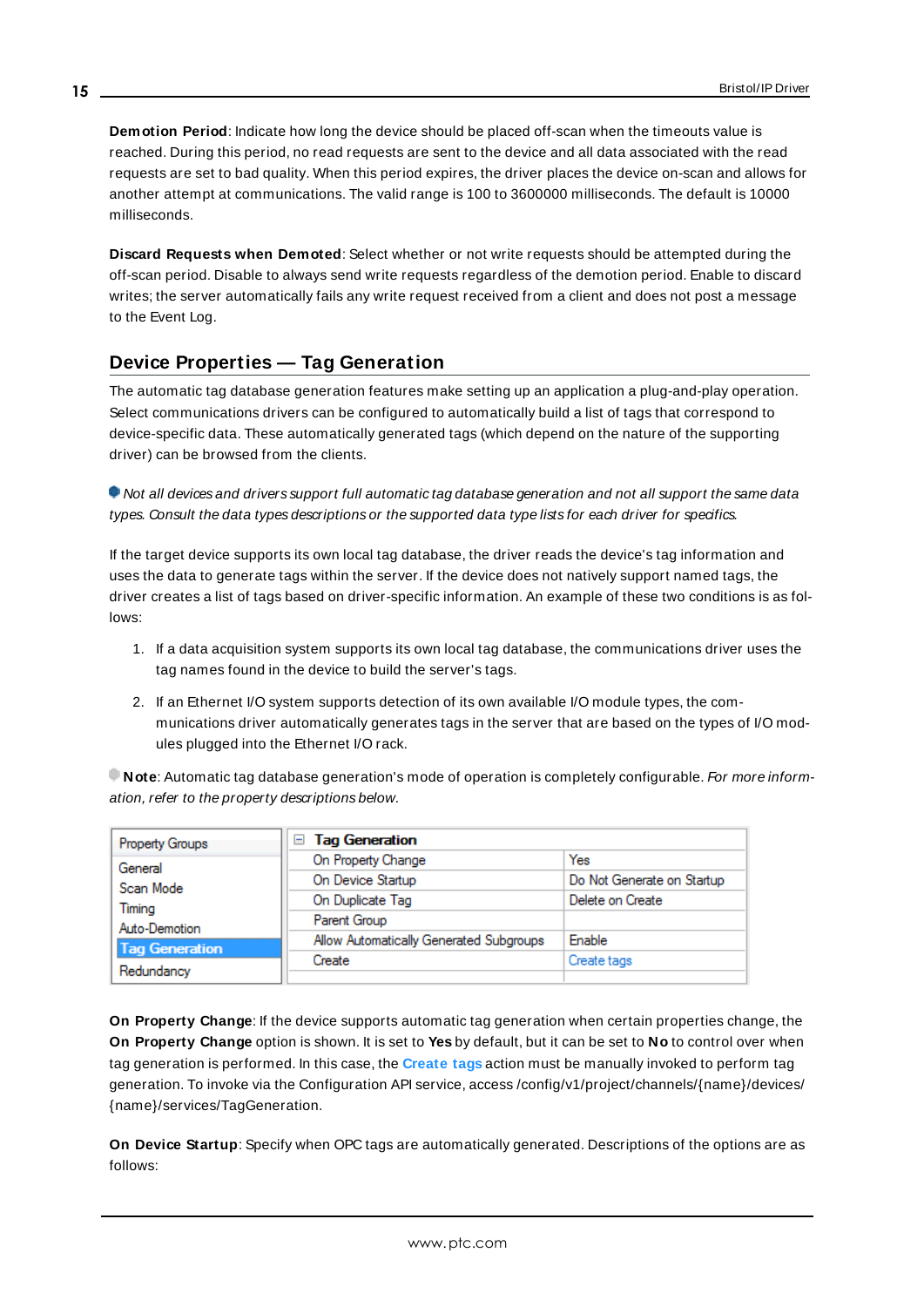- <span id="page-15-2"></span><sup>l</sup> **Always Generate on Startup**: This option causes the driver to evaluate the device for tag information. It also adds tags to the tag space of the server every time the server is launched.
- <sup>l</sup> **Generate on First Startup**: This option causes the driver to evaluate the target device for tag information the first time the project is run. It also adds any OPC tags to the server tag space as needed.

**Note**: When the option to automatically generate OPC tags is selected, any tags that are added to the server's tag space must be saved with the project. Users can configure the project to automatically save from the **Tools** | **Options** menu.

<span id="page-15-3"></span>**On Duplicate Tag**: When automatic tag database generation is enabled, the server needs to know what to do with the tags that it may have previously added or with tags that have been added or modified after the communications driver since their original creation. This setting controls how the server handles OPC tags that were automatically generated and currently exist in the project. It also prevents automatically generated tags from accumulating in the server.

For example, if a user changes the I/O modules in the rack with the server configured to **Always Generate on Startup**, new tags would be added to the server every time the communications driver detected a new I/O module. If the old tags were not removed, many unused tags could accumulate in the server's tag space. The options are:

- <span id="page-15-1"></span>**• Delete on Create**: This option deletes any tags that were previously added to the tag space before any new tags are added. This is the default setting.
- <span id="page-15-4"></span><sup>l</sup> **Overwrite as Necessary**: This option instructs the server to only remove the tags that the communications driver is replacing with new tags. Any tags that are not being overwritten remain in the server's tag space.
- **Do not Overwrite**: This option prevents the server from removing any tags that were previously generated or already existed in the server. The communications driver can only add tags that are completely new.
- <sup>l</sup> **Do not Overwrite, Log Error**: This option has the same effect as the prior option, and also posts an error message to the server's Event Log when a tag overwrite would have occurred.

**Note:** Removing OPC tags affects tags that have been automatically generated by the communications driver as well as any tags that have been added using names that match generated tags. Users should avoid adding tags to the server using names that may match tags that are automatically generated by the driver.

<span id="page-15-5"></span>**Parent Group**: This property keeps automatically generated tags from mixing with tags that have been entered manually by specifying a group to be used for automatically generated tags. The name of the group can be up to 256 characters. This parent group provides a root branch to which all automatically generated tags are added.

<span id="page-15-0"></span>**Allow Automatically Generated Subgroups**: This property controls whether the server automatically creates subgroups for the automatically generated tags. This is the default setting. If disabled, the server generates the device's tags in a flat list without any grouping. In the server project, the resulting tags are named with the address value. For example, the tag names are not retained during the generation process. **Note**: If, as the server is generating tags, a tag is assigned the same name as an existing tag, the system automatically increments to the next highest number so that the tag name is not duplicated. For example, if the generation process creates a tag named "AI22" that already exists, it creates the tag as "AI23" instead.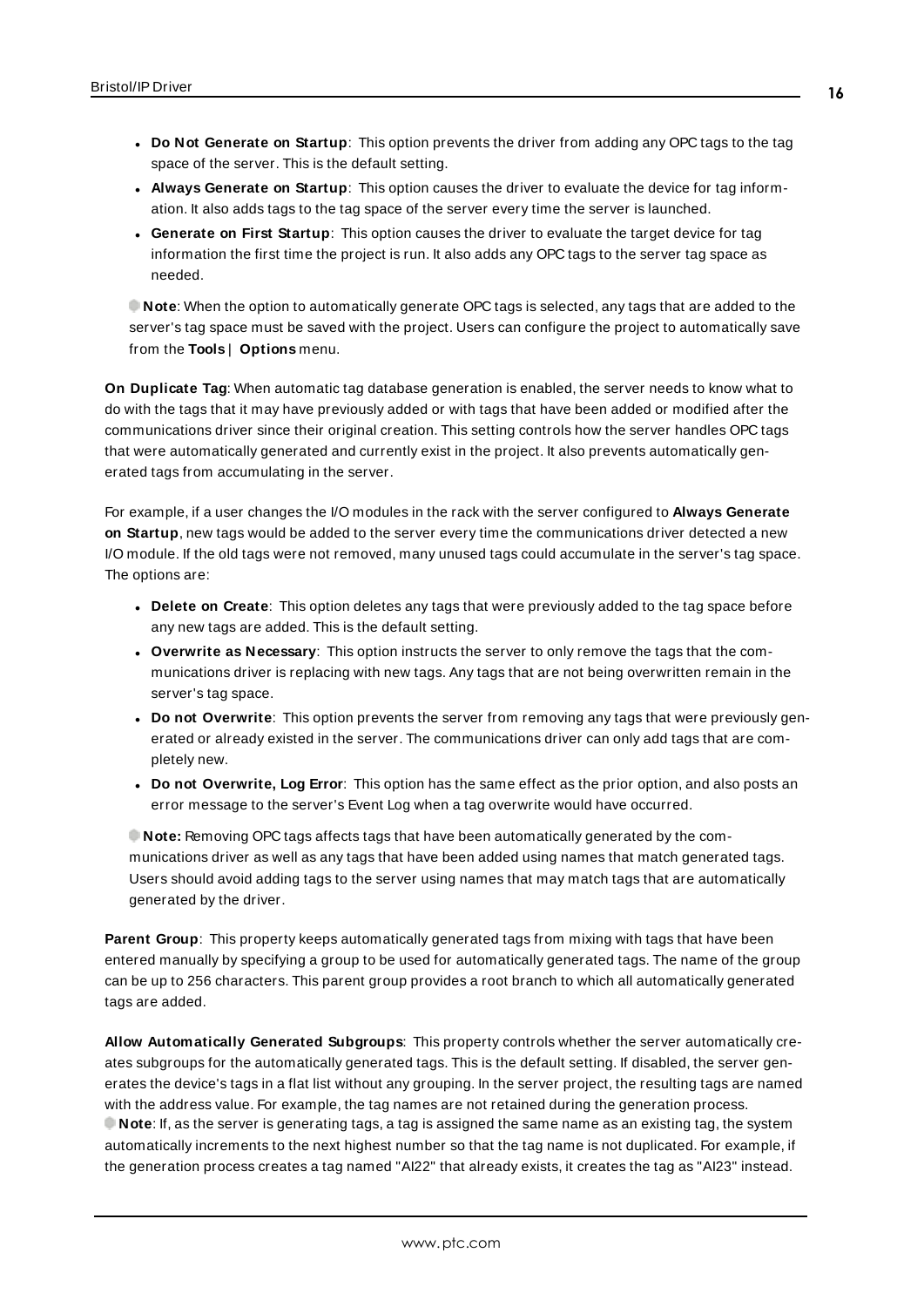<span id="page-16-2"></span>**Create**: Initiates the creation of automatically generated OPC tags. If the device's configuration has been modified, **Create tags** forces the driver to reevaluate the device for possible tag changes. Its ability to be accessed from the System tags allows a client application to initiate tag database creation. **Note**: **Create tags** is disabled if the Configuration edits a project offline.

## <span id="page-16-0"></span>**Device Properties — Communication**

The Communication property group specifies the device's communication properties.

| Property Groups                                    | Communication                    |                |  |
|----------------------------------------------------|----------------------------------|----------------|--|
| General                                            | RTU Global Address (hexadecimal) |                |  |
| Scan Mode<br>Auto-Demotion<br><b>Communication</b> | <b>RTU IP Address</b>            | 255.255.255.25 |  |
|                                                    | RTU UDP Port Number (decimal)    | 1234           |  |
|                                                    | Maximum Bytes Per Request        | 256            |  |
|                                                    |                                  |                |  |

#### **Communication**

<sup>l</sup> **RTU Global Address**: This property specifies the hex address of the device. For Client devices, the default setting is 0. For Server devices, the default setting is non-zero. To find the address in OpenBSI NetView, right-click on the device and select **Properties** | **BSAP**.

**Note**: Although Client devices can also have a non-zero global address, users should follow convention and use the zero global address for communications.

- <sup>l</sup> **RTU IP Address**: This property specifies the IP address of the RTU. For Client devices, this is the IPof the Client. For Server devices, this is the IPof the Client. **Note**: In the BSAPIPprotocol, the Client device passes requests to the Servers using the Global Address.
- <sup>l</sup> **RTU UDP Port Number**: This property specifies the port number of the Client device. For Server devices, this is the port number of the Client.
- <sup>l</sup> **Maximum Bytes Per Request**: This property specifies the maximum number of bytes that will be sent to the device per request. The amount specified should depend on the device's bandwidth and performance requirements.

**Note**: If communications with a device are fast and bandwidth is available, users should specify a larger number of bytes per request. If communications are slow or bandwidth is limited, users should specify a smaller amount of bytes per request.

## <span id="page-16-1"></span>**Device Properties — Timing**

The Timing group controls the device's timeout properties.

| <b>Property Groups</b>     | Timing<br>E                           |      |
|----------------------------|---------------------------------------|------|
| Tag Generation             | Level                                 |      |
| Communication              | Request Timeout (ms)                  | 1000 |
| <b>Timing</b>              | <b>Fail After Successive Timeouts</b> | 3    |
| <b>Tag Import Settings</b> |                                       |      |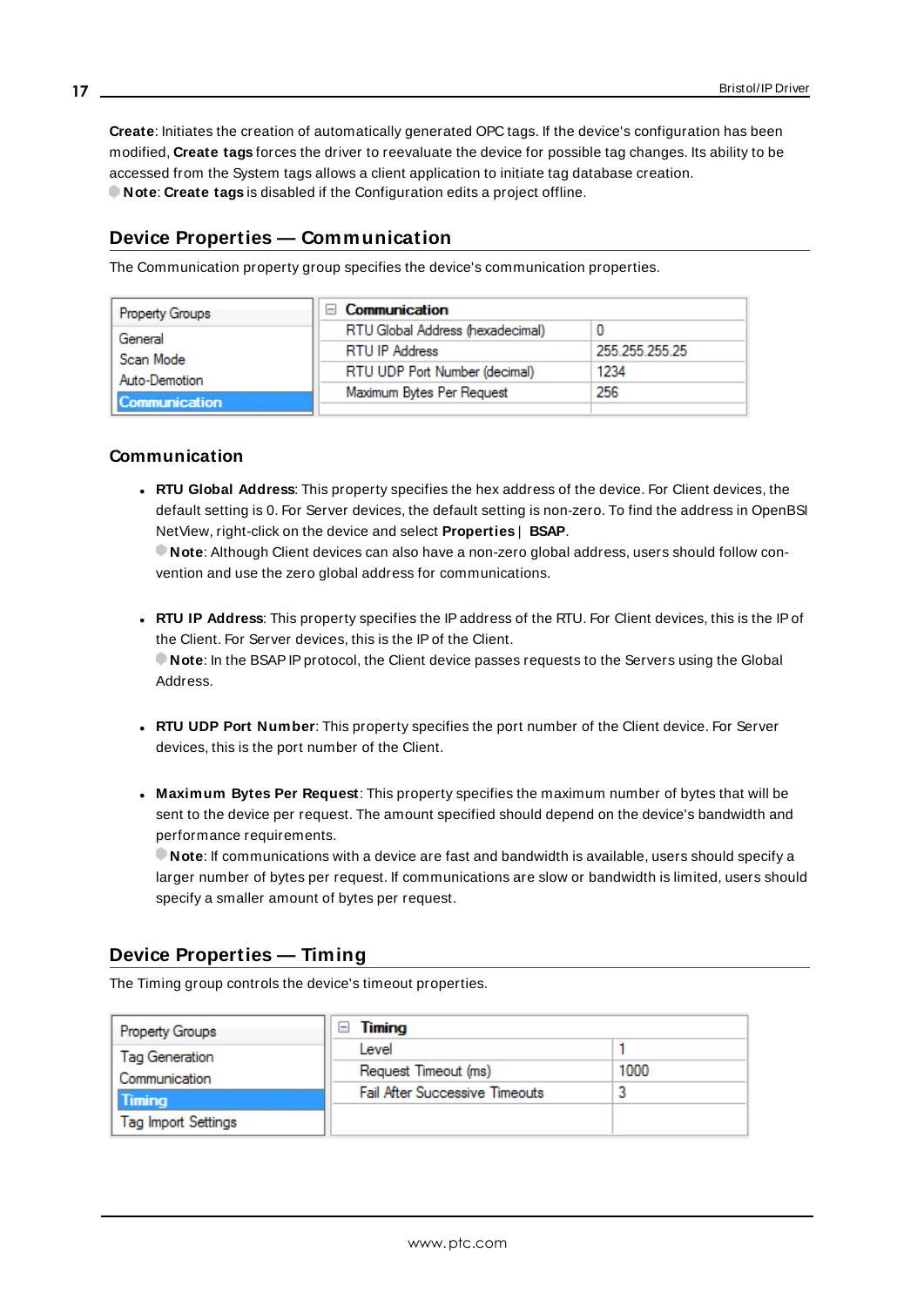**Level**: Specify the device's network level. The valid range is 1 to 6. The default is 1.

**Note**: Level One devices are clients and have a Global Address of 0. Level Two devices are servers. Level Three devices are servers of servers. The higher the level, the more latency when communicating with the device. This setting updates the "Request timeout" property.

**Request Timeout**: Specify the number of milliseconds that the driver will wait for a response from the device. The default is 1000 milliseconds.

**Note**: If a response is not received within this period, the driver will resend the request depending on the "Fail after successive timeouts" property. If the driver receives a malformed response, it will resend the request right away. Failure recovery improves when the device sends a valid response that is corrupted by network noise.

**Fail After Successive Timeouts**: Specify how many request timeouts can occur before the request is failed. The valid range is 1 to 10. The default is 3.

## <span id="page-17-0"></span>**Device Properties — Tag Import Properties**

The Tag Import Properties property group specifies the tag import file that will be used in automatic tag generation.

| <b>Property Groups</b> | $\parallel$ $\Box$ Tag Import Settings |  |
|------------------------|----------------------------------------|--|
|                        | Tag Import File                        |  |
| Tag Import Settings    |                                        |  |

**Tag import file**: Specify the device's tag import file. It must be a valid signal (\* .sig) file.

<span id="page-17-1"></span>For more information, refer to **Automatic Tag [Generation](#page-30-0)**.

#### **Device Properties — Redundancy**

| <b>Property Groups</b>                                                   | Redundancy<br>$=$      |                                    |
|--------------------------------------------------------------------------|------------------------|------------------------------------|
| General<br>Scan Mode<br>Timing<br>Auto-Demotion<br><b>Tag Generation</b> | Secondary Path         | <b>Channel Device1</b><br>$\cdots$ |
|                                                                          | Operating Mode         | Switch On Failure                  |
|                                                                          | Monitor Item           |                                    |
|                                                                          | Monitor Interval (s)   | 300                                |
|                                                                          | Return to Primary ASAP | Yes                                |
| <b>Tag Import Settings</b>                                               |                        |                                    |
| Redundancy                                                               |                        |                                    |

Redundancy is available with the Media-Level Redundancy Plug-In.

Consult the website, a sales representative, or the **user [manual](https://www.kepware.com/getattachment/35461efd-b53a-4219-a109-a89fad20b230/media-level-redundancy-manual.pdf)** for more information.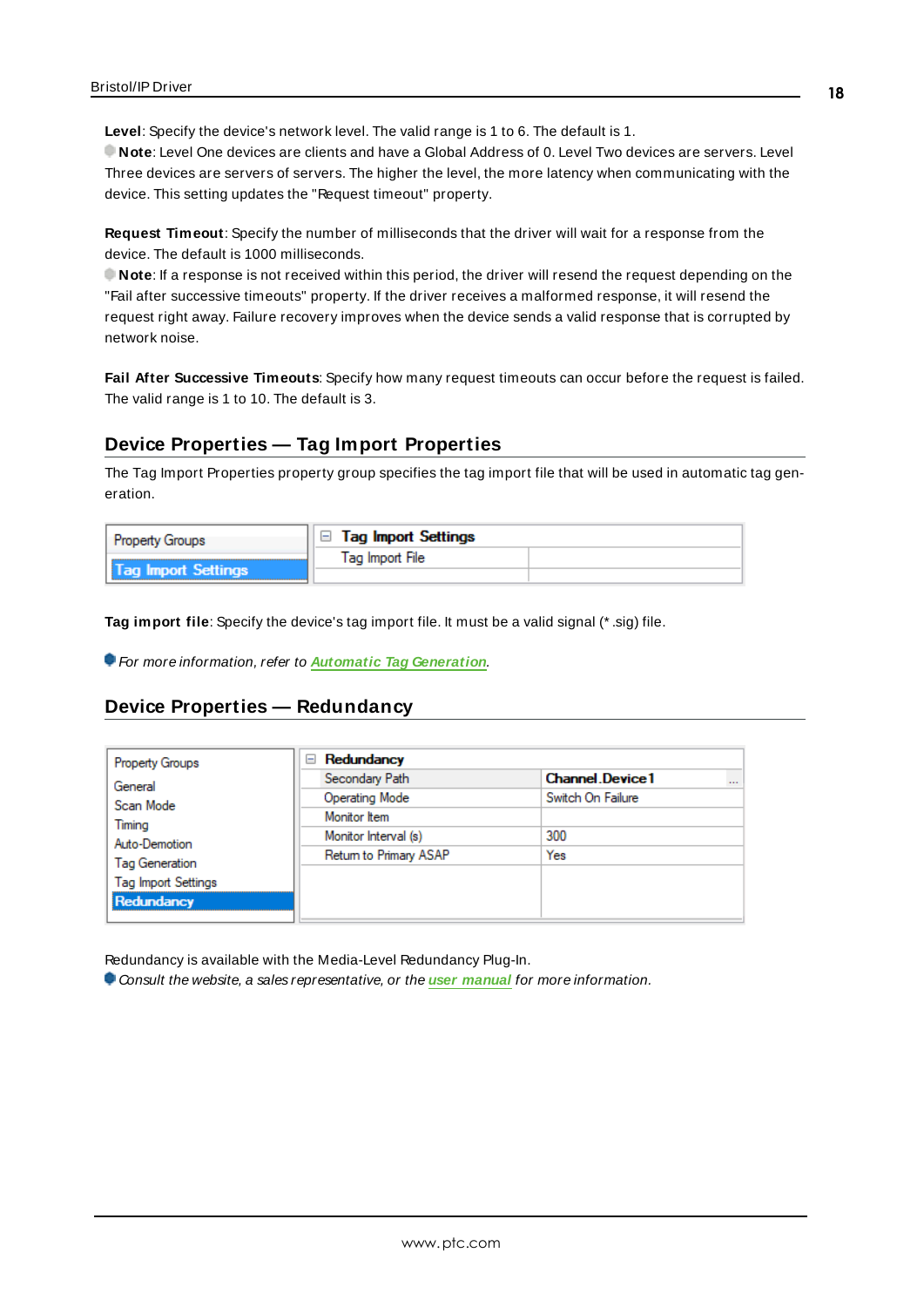## <span id="page-18-0"></span>**Optimizing Communications**

This driver supports communications with underlying BSAPchild devices through a client Ethernet device. Due to the nature of the BSAP protocol, communications to lower-level BSAP devices may be slower. As such, users may need to make special design considerations in the server configuration to attain optimal communication performance.

#### **Channel and Device Setup**

Communication to multiple devices on a channel is serialized. When communications with one device is slow, the performance of the other devices on the channel will decrease. To avoid degradation in performance, users can place slower devices on separate channels.

**Note**: Devices located on a common BSAPlevel should be grouped under the same channel in the server.

#### **Multi-Home NIC**

Separating devices onto different channels effectively improves performance, but is limited in that each channel requires a unique port and NIC combination. To eliminate the limitation, users can multi-home an NIC card and bind multiple channels to the same port.

#### **Request Size**

The device's Request Size directly impacts performance. For maximum performance, 256 bytes is generally recommended; however, a lower request size may increase performance in situations where bandwidth is limited. Lower request sizes are also generally recommended for non-client devices. The valid range is 64 to 256 bytes.

#### **Request Frequency**

Frequently asking slower devices for data will slow down a channel's communications. To better control this, users can limit the rate at which data is requested from the device with the Scan Mode property.

#### **Cached Data**

The Bristol IP Driver does not maintain cached tag data after the client removes the tag from the server. Every time the server adds or re-adds a tag on behalf of the requesting client, the server will request the data from the device and send it to the client. This behavior ensures data freshness. Applications that require the reading of cached values should do so at the client level. Techniques for caching are as follows:

- 1. Have the client add the tag as inactive. Then, perform reads when fresh data is needed.
- 2. Have the client add the tag as active and configure the device's Scan Mode property to poll the device. Then perform cached reads when data is needed.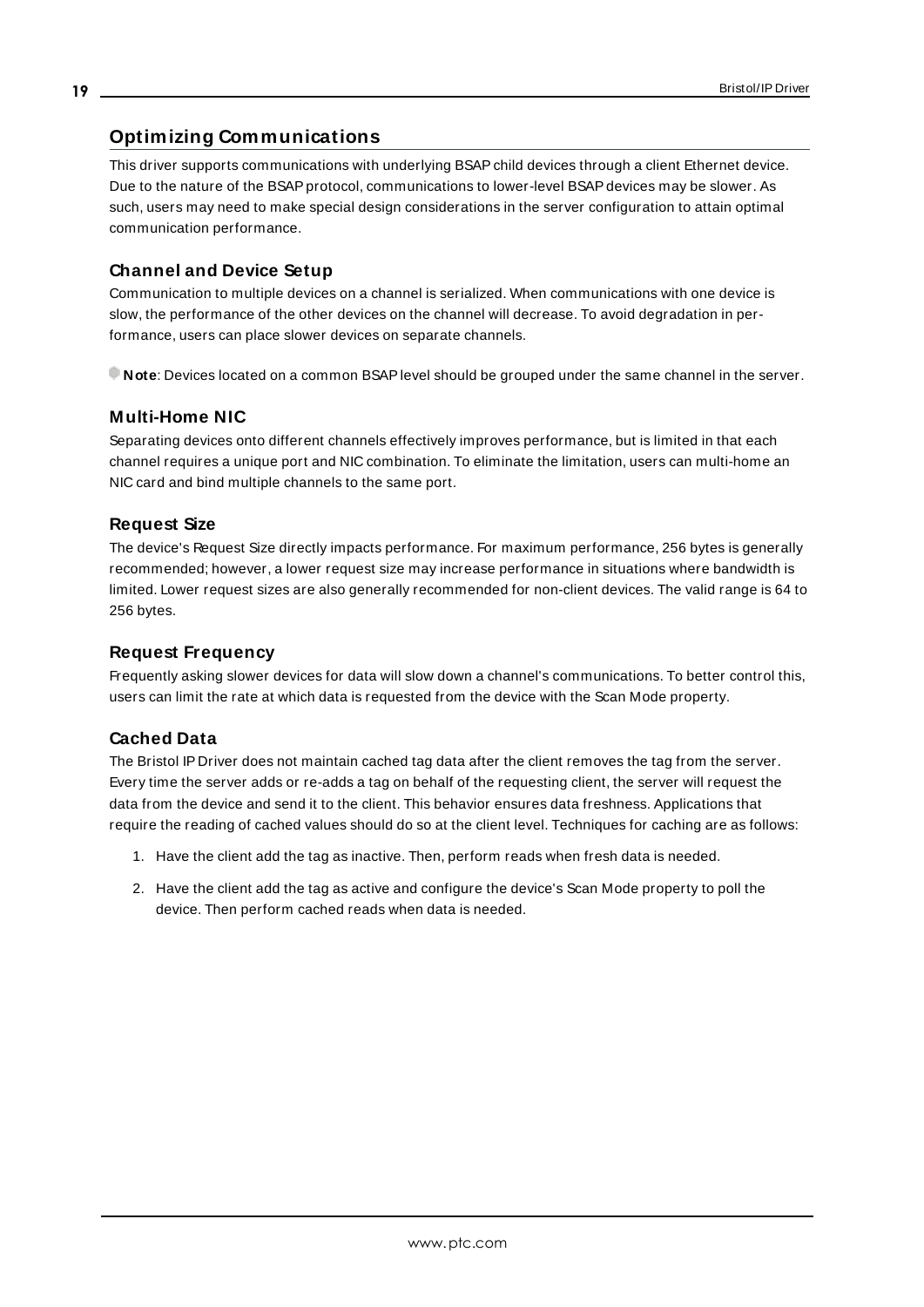# <span id="page-19-0"></span>**Data Types Description**

| Data Type    | <b>Description</b>                    |
|--------------|---------------------------------------|
| Boolean      | 1 byte                                |
| <b>Float</b> | 4-byte floating point                 |
| String       | Zero-terminated ASCII character array |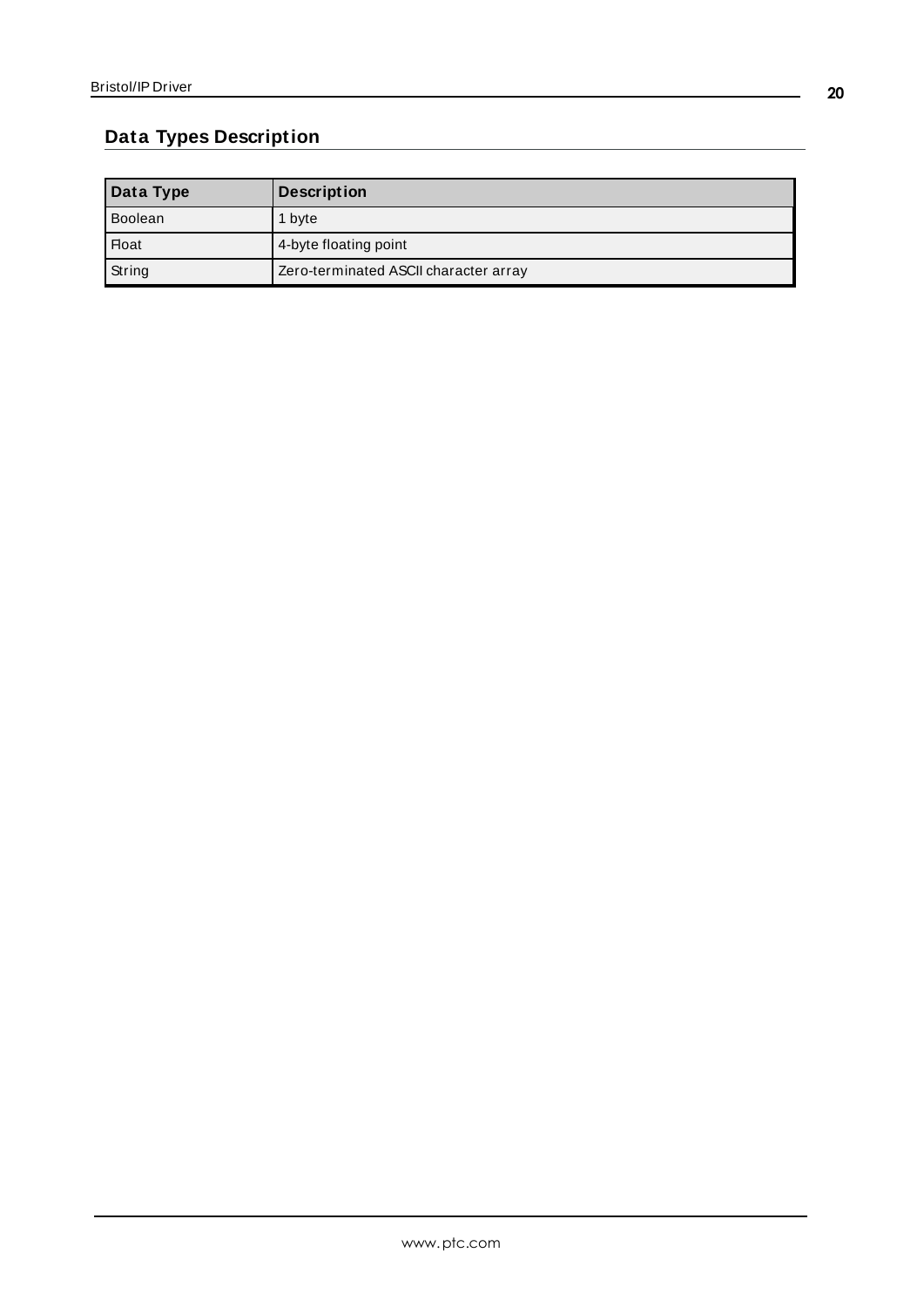### <span id="page-20-0"></span>**Address Descriptions**

Bristol addresses depend on the model. For more information, refer to the subtopics below.

#### **Network 3000 Series Devices**

The syntax for Network 3000 Series devices is as follows: <Base>.<Ext>.<Att>.

- Base: This element must be 1 to 8 characters in length and begin with a letter or pound sign (#). The remaining characters will consist of letters and numbers.
- **Ext:** This element must be 0 to 6 characters in length, and consist of letters or numbers.
- **Att:** This element must be 0 to 4 characters in length, and consist of letters or numbers.

**Note**: An example of the syntax is "#DIAL.001.Val".

#### **ControlWave Devices**

The syntax for ControlWave devices is as follows: <Access>.<Signal Name>.

- **Access**: This element is the Bristol program name for local variables (or "%GV" for global and system variables).
- **Signal Name**: This element must contain letters, numbers, or a period and start with a letter or underscore. Signal names that start with an underscore are system variables.

**Note**: An example of the syntax is "%GV.MYSIGNAL".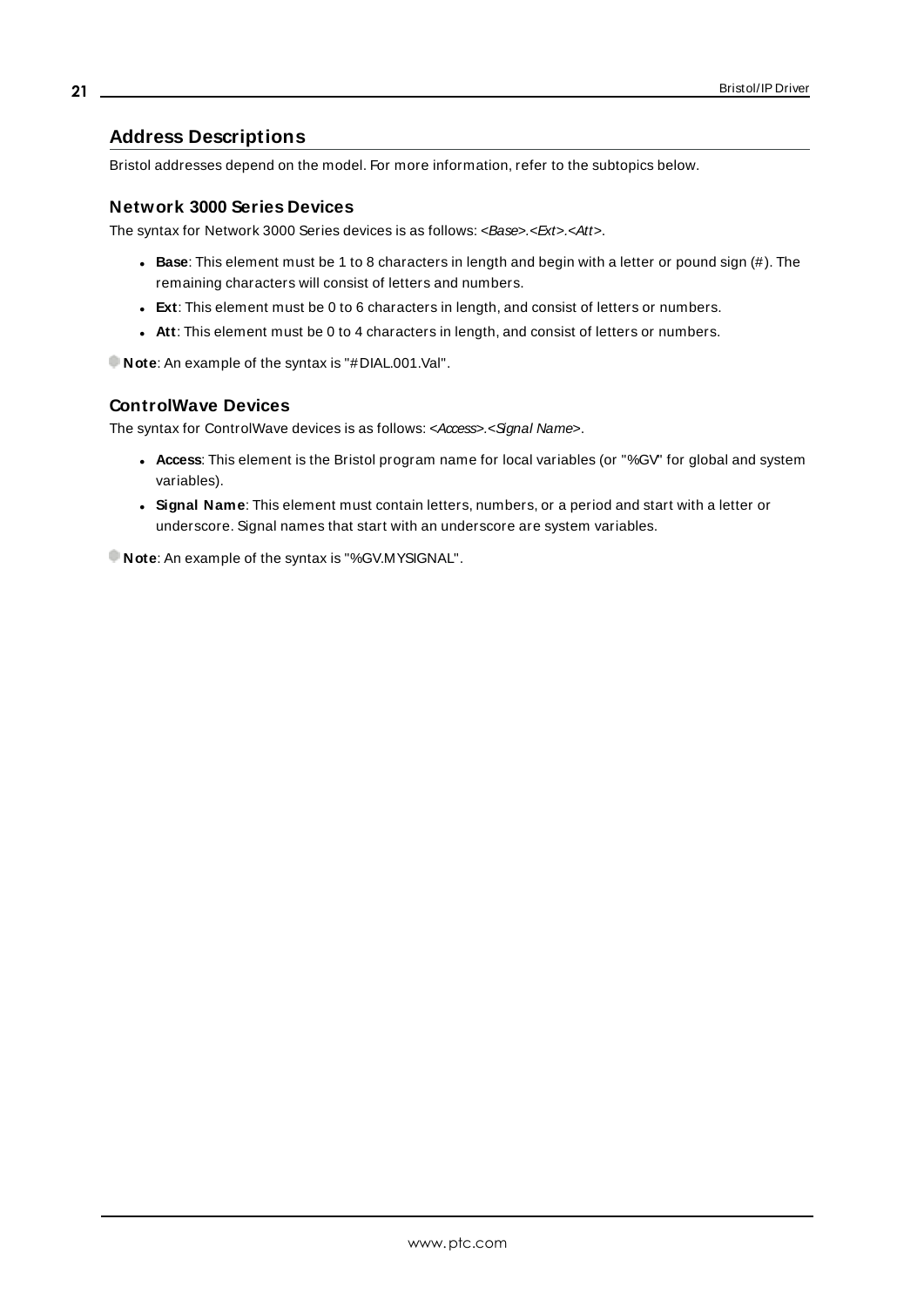## <span id="page-21-0"></span>**Error Descriptions**

The following messages may be generated. Click on the link for a description of the message.

**[<Operation>](#page-22-0) on device <device name> signal <signal> caused an overflow. Some data has [been](#page-22-0) lost.**

**[<Operation>](#page-22-1) on device <device name> signal <signal> failed. The device does not contain this [signal.](#page-22-1)**

**[<Operation>](#page-22-2) on device <device name> signal <signal> failed. The device requires higher level [permissions](#page-22-2) to perform this operation.**

**[<Operation>](#page-23-0) on device <device name> signal <signal> failed. The request was malformed or [incomplete.](#page-23-0)**

**A read by address failed because the M SD version for device <device name> [changed.](#page-23-1) The driver is sending read by name [requests](#page-23-1) to get the updated M SD version from the [device.](#page-23-1)**

**A write by address failed because the M SD version for device <device name> [changed.](#page-23-2) The driver is [sending](#page-23-2) a write by name request to the device.**

**Failed to send a request to device <device>. The device is not [communicating.](#page-24-0)**

**Failed to send a request to device <device>. The packet is [malformed](#page-24-1) or too large.**

**Failed to stop Winsock [communications.](#page-25-0)**

**Failure to initiate 'winsock.dll' [\[Error:<error>\].](#page-25-1)**

**Invalid BSAP [function.](#page-25-2)**

**Read failed on device <device> address [<address>.](#page-26-0) The server expects this address to be of type [<type>,](#page-26-0) but it is of type <type> in the device.**

**The response received from device <device> contains an invalid [sequence](#page-26-1) number.**

**Review timing [properties.](#page-26-1)**

**The response received from device <device> is [malformed.](#page-26-2)**

**The response received from device <device> is too large [\(%<count>](#page-27-0) bytes). The data is [lost.](#page-27-0)**

**The signal was not [found.](#page-27-1)**

**The string written to device <device>, address <address> is too long. The max [supported](#page-27-2) string is <count> [characters.](#page-27-2) The write will continue as is, but the device will truncate the [value.](#page-27-2)**

**Unable to bind to port <port> on Channel [<channel>.](#page-28-0)**

**Unable to create a socket [connection](#page-28-1) for Channel <channel>.**

**Unable to [generate](#page-28-2) a tag database for device <device name>. Reason: Import file does not contain any valid [signals.](#page-28-2)**

**Write to device <device name> signal [<signal>](#page-29-0) failed. The signal's manual inhibit attribute is set to false, not [allowing](#page-29-0) writes.**

**Write to device <device name> signal [<signal>](#page-29-1) failed. The signal is read only.**

**Write to device <device name> signal [<signal>](#page-29-2) failed. The write value is invalid. M ake sure the value is within the [approved](#page-29-2) BSAP range.**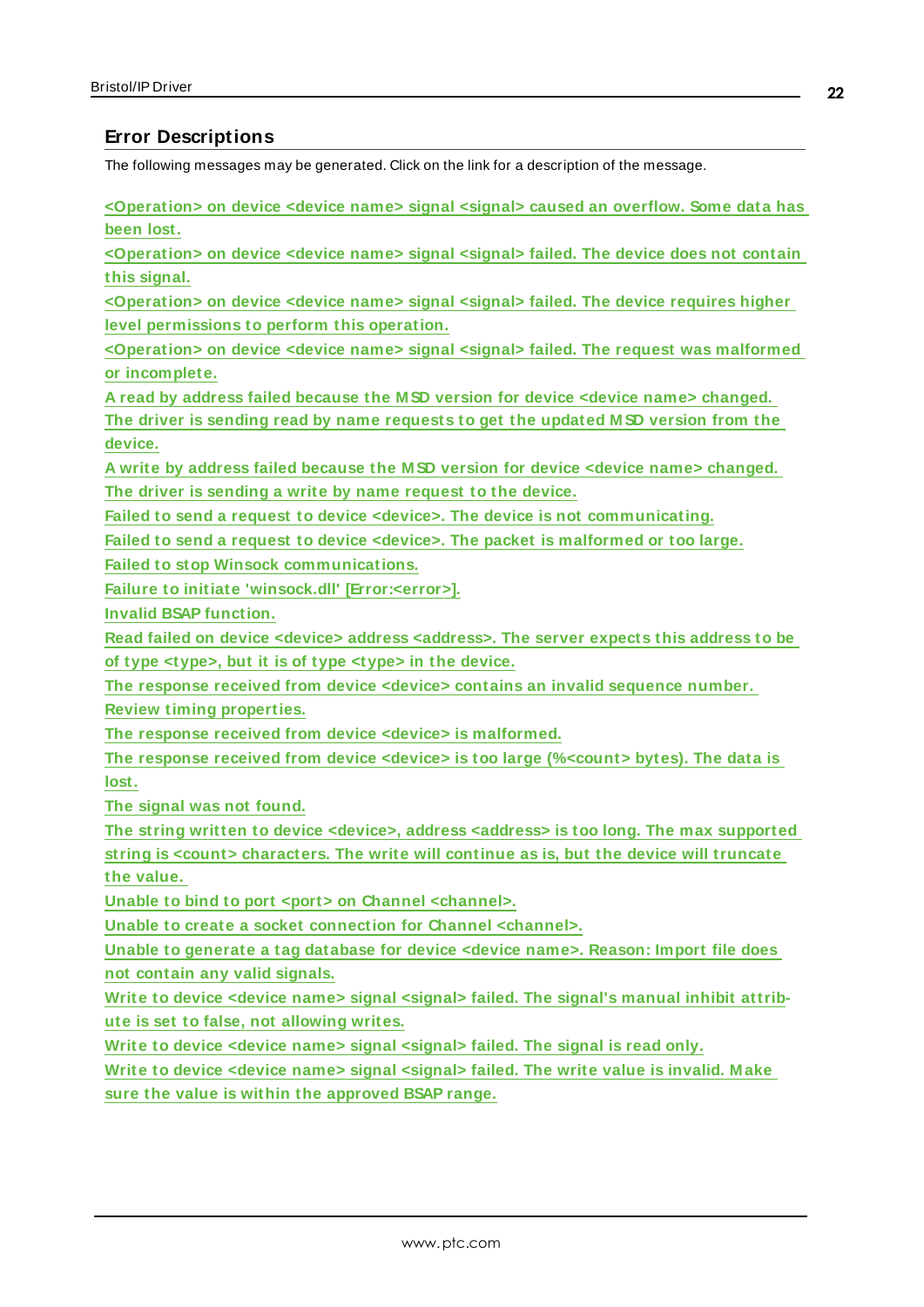# <span id="page-22-0"></span>**<Operation> on device <device name> signal <signal> caused an overflow. Some data has been lost.**

## **Error Type:**

Error

#### **Possible Cause:**

A read or write operation on a signal caused a data overflow. The operation completed, but only part of the data was read or written to the device.

### **Solution:**

- 1. If writing data to the device, verify that the data is in the correct format for the data type.
- 2. Verify that the String being written to the device is within the 64 character limit and is null terminated.

**Note**: Boolean Tags take up one byte, Float Tags take up four bytes, and String Tags can be up to 64 characters (and must be null terminated).

# <span id="page-22-1"></span>**<Operation> on device <device name> signal <signal> failed. The device does not contain this signal.**

### **Error Type:**

Error

#### **Possible Cause:**

- 1. An operation was performed on a signal that is not in the device.
- 2. An attempt was made to write an out-of-range value to a tag in a ControlWave device.

## **Solution:**

- 1. Check the tag address, and ensure that it matches the signal name in the device.
- 2. Check the data type of the tag in the ControlWave device. Then, ensure the value that will be written is within the range of values for that data type.

# <span id="page-22-2"></span>**<Operation> on device <device name> signal <signal> failed. The device requires higher level permissions to perform this operation.**

## **Error Type:**

Error

#### **Possible Cause:**

The device does not have sufficient permissions to perform the operation.

#### **Solution:**

Check the permission settings for the signal in the device configuration. Then, ensure that the signal allows the operation to be performed with the highest level of permissions.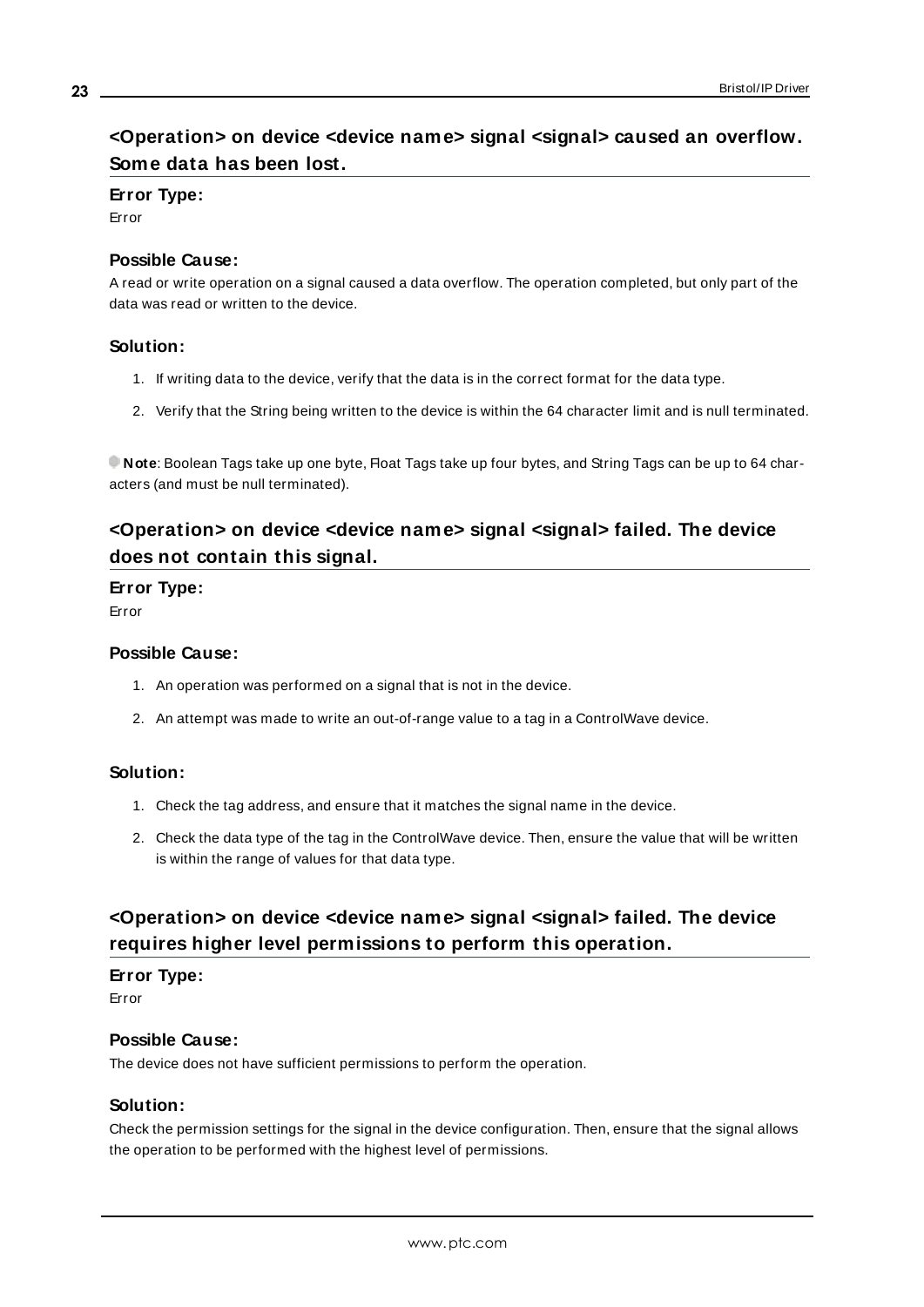**Note**: The permission level is sent by the driver as part of the request, and is set to the highest level by default. This error is uncommon.

# <span id="page-23-0"></span>**<Operation> on device <device name> signal <signal> failed. The request was malformed or incomplete.**

#### **Error Type:**

Error

#### **Possible Cause:**

- 1. The driver is attempting to communicate with a device that is not supported.
- 2. Communications between the driver and device are noisy and causing malformed packets.

#### **Solution:**

- 1. Ensure that the device with which the driver is communicating is supported.
- 2. Ensure that the communication line between the driver and device is reliable.

**Note**: This error may indicate a problem in the driver. If the solutions listed above fail, contact Technical Support.

# <span id="page-23-1"></span>**A read by address failed because the MSD version for device <device name> changed. The driver is sending read by name requests to get the updated MSD version from the device.**

## **Error Type:**

Warning

## **Possible Cause:**

A configuration change occurred in the device that caused the MSD version to update. This changed the MSD address for all signals and caused the read to fail.

#### **Solution:**

The driver will reissue the read as a read-by-name and will automatically update the MSD information. No action is necessary.

**Note**: It is not recommended that configuration changes be made to the physical device while the driver is connected and receiving data. Users should disconnect the driver, make the configuration changes, and reconnect.

# <span id="page-23-2"></span>**A write by address failed because the MSD version for device <device name> changed. The driver is sending a write by name request to the device.**

## **Error Type:** Warning

#### **Possible Cause:**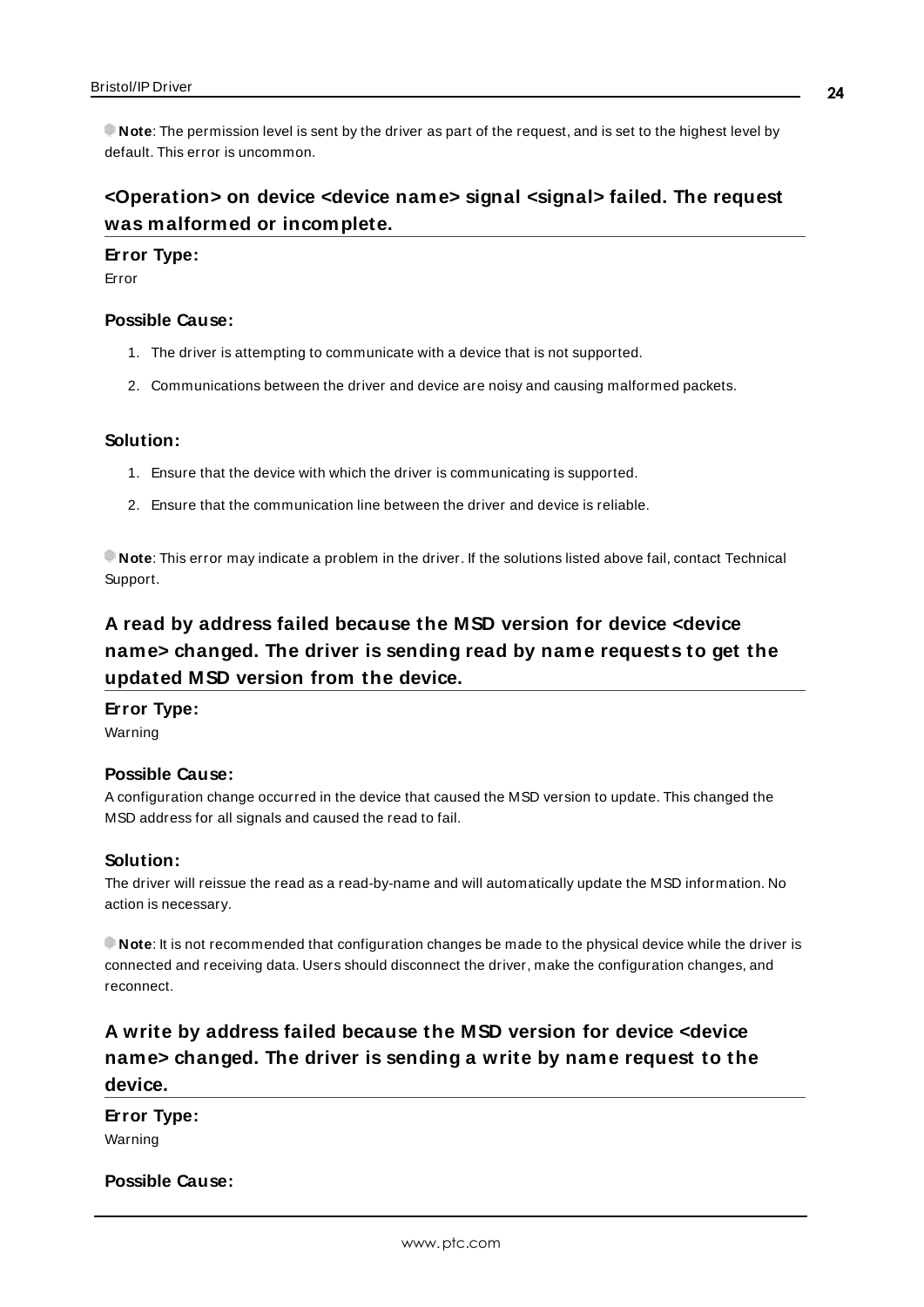A configuration change occurred in the device that caused the MSD version to update. This changed the MSD address for all signals and caused the write to fail.

#### **Solution:**

The driver will reissue the write as a write-by-name. This will complete the write, but will not update the device's MSD information. Future writes will be write-by-name until a read occurs.

**Note**: It is not recommended that configuration changes be made to the physical device while the driver is connected and receiving data. Users should disconnect the driver, make the configuration changes, then reconnect.

# <span id="page-24-0"></span>**Failed to send a request to device <device>. The device is not communicating.**

#### **Error Type:**

Error

The communication timed out.

#### **Possible Cause:**

- 1. The device is offline or the driver is not configured to communicate with the device properly.
- 2. The device is not supported.

#### **Solution:**

- 1. Ensure that the device can be reached by the driver by attempting to ping the device's IPaddress.
- 2. Ensure that the device is supported.

# <span id="page-24-1"></span>**Failed to send a request to device <device>. The packet is malformed or too large.**

#### **Error Type:**

Error

#### **Possible Cause:**

- 1. The driver is attempting to communicate with a device that is not supported.
- 2. Communications between the driver and device are noisy and are causing malformed packets.
- 3. The driver is attempting to write to a tag whose address length plus data length exceeds the maximum message size that is supported by the Bristol BSAP IP protocol.

#### **Solution:**

- 1. Ensure that the device with which the driver is communicating is supported.
- 2. Ensure that the communication line between the driver and device is reliable.

**25**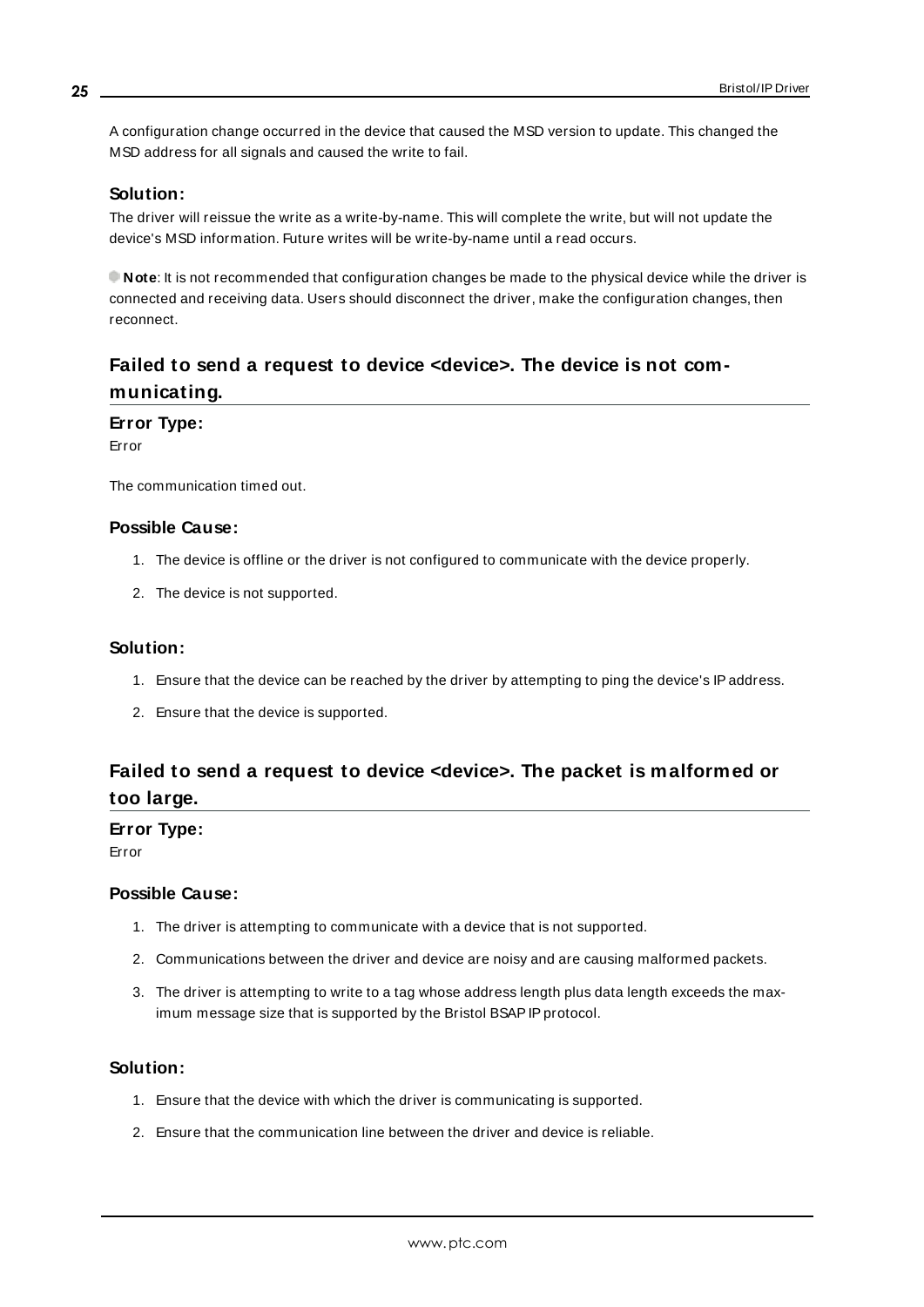3. Perform a device read on the tag, then attempt a write. If the error persists, shorten the address in the device and then try again.

**Note**: This error may indicate a problem in the driver. If the solutions listed above fail, contact Technical Support.

## <span id="page-25-0"></span>**Failed to stop Winsock communications.**

#### **Error Type:**

#### Error

Winsock was placed in an invalid state. This may cause the next startup to fail.

#### **Possible Cause:**

- 1. Failed to cleanup Winsock while the driver was shutting down.
- 2. Winsock was never initialized.
- 3. A blocking socket call was in progress while the driver was shutting down.

#### **Solution:**

- 1. Restart the server and connect to a Bristol device.
- 2. Ensure that the operating system has the latest patches.

## <span id="page-25-1"></span>**Failure to initiate 'winsock.dll' [Error:<error>].**

#### **Error Type:**

Error

The driver cannot communicate over Ethernet without Winsock.

## **Possible Cause:**

- 1. The underlying system is not ready to initialize network communications.
- 2. The version of Winsock requested is not supported.
- 3. A Winsock operation is already in progress.

#### **Solution:**

- 1. Restart the server.
- 2. Ensure that the operating system has the latest patches.

## <span id="page-25-2"></span>**Invalid BSAP function.**

## **Error Type:**

Error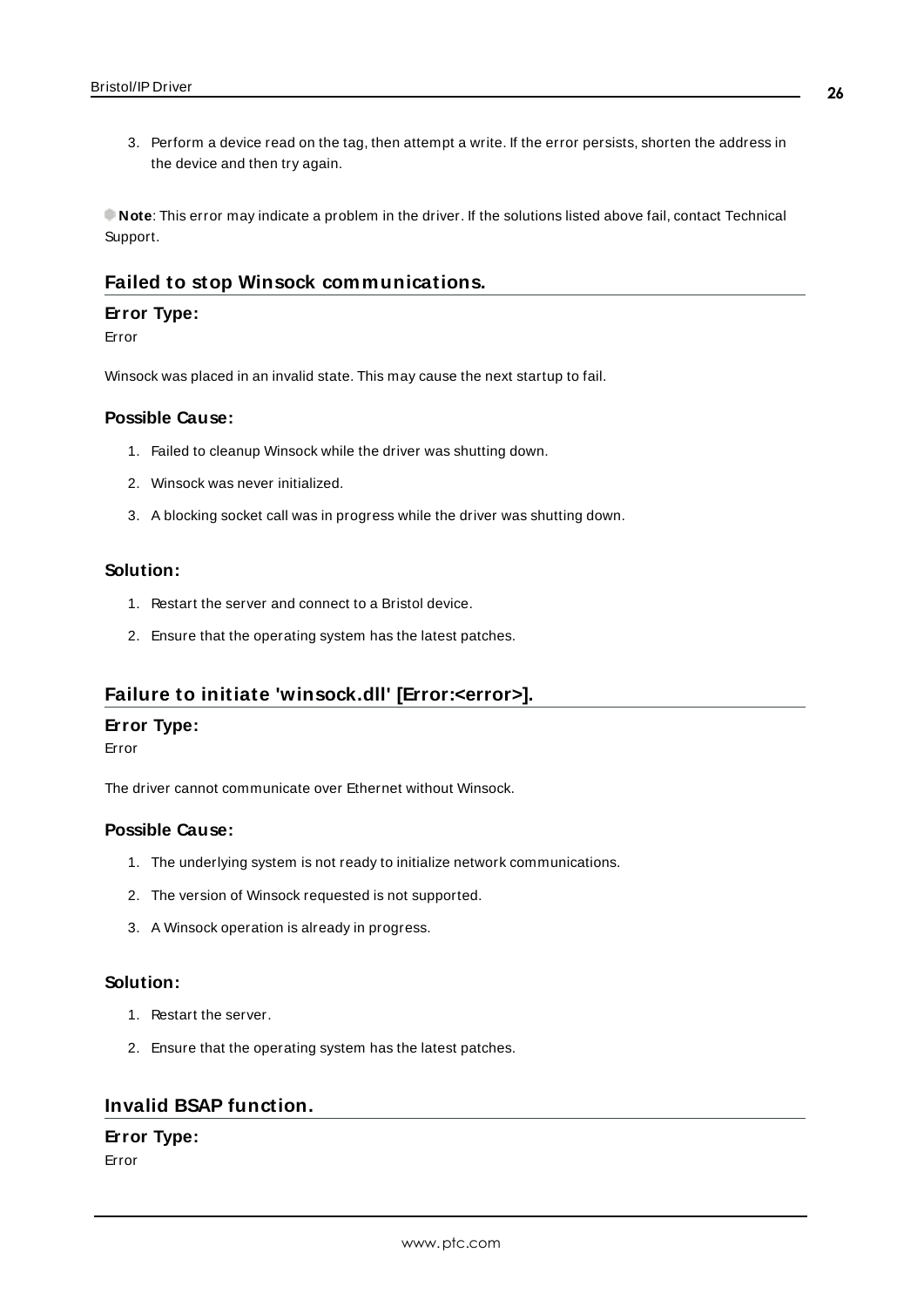#### **Possible Cause:**

- 1. The BSAPfunction code sent to the device is invalid. The operation failed.
- 2. The device is not officially supported. The operation failed.
- 3. Communications between the driver and device are unreliable. The operation failed.

#### **Solution:**

- 1. Ensure that the device is supported.
- 2. Ensure that the communication line between the driver and device is reliable.

# <span id="page-26-0"></span>**Read failed on device <device> address <address>. The server expects this address to be of type <type>, but it is of type <type> in the device.**

#### **Error Type:**

Error

#### **Possible Cause:**

The client requested a Float Tag, but the actual type is a String. The tag read failed and the tag was set to Bad quality.

#### **Solution:**

For Static Tags, match the client-requested type to the device type by changing the tag type in the configuration. For Dynamic Tags, the client must change the request type.

**Note**: This error can occur any time that the client type does not match the device type. The device read succeeds, but the server cannot convert the device type to the client type.

# <span id="page-26-1"></span>**The response received from device <device> contains an invalid sequence number. Review timing properties.**

#### **Error Type:**

Warning

#### **Possible Cause:**

A response was received from the device, but the sequence number in the response packet does not match the sequence number issued in the request.

The response will be ignored. The driver will continue waiting for a valid response (depending on the Timing properties specified in Device Properties).

#### **Solution:**

- 1. Increase the value specified in the device's Request Timeout property.
- 2. Increase the value specified in the device's Fail After Successive Timeouts property.

## <span id="page-26-2"></span>**The response received from device <device> is malformed.**

#### **Error Type:**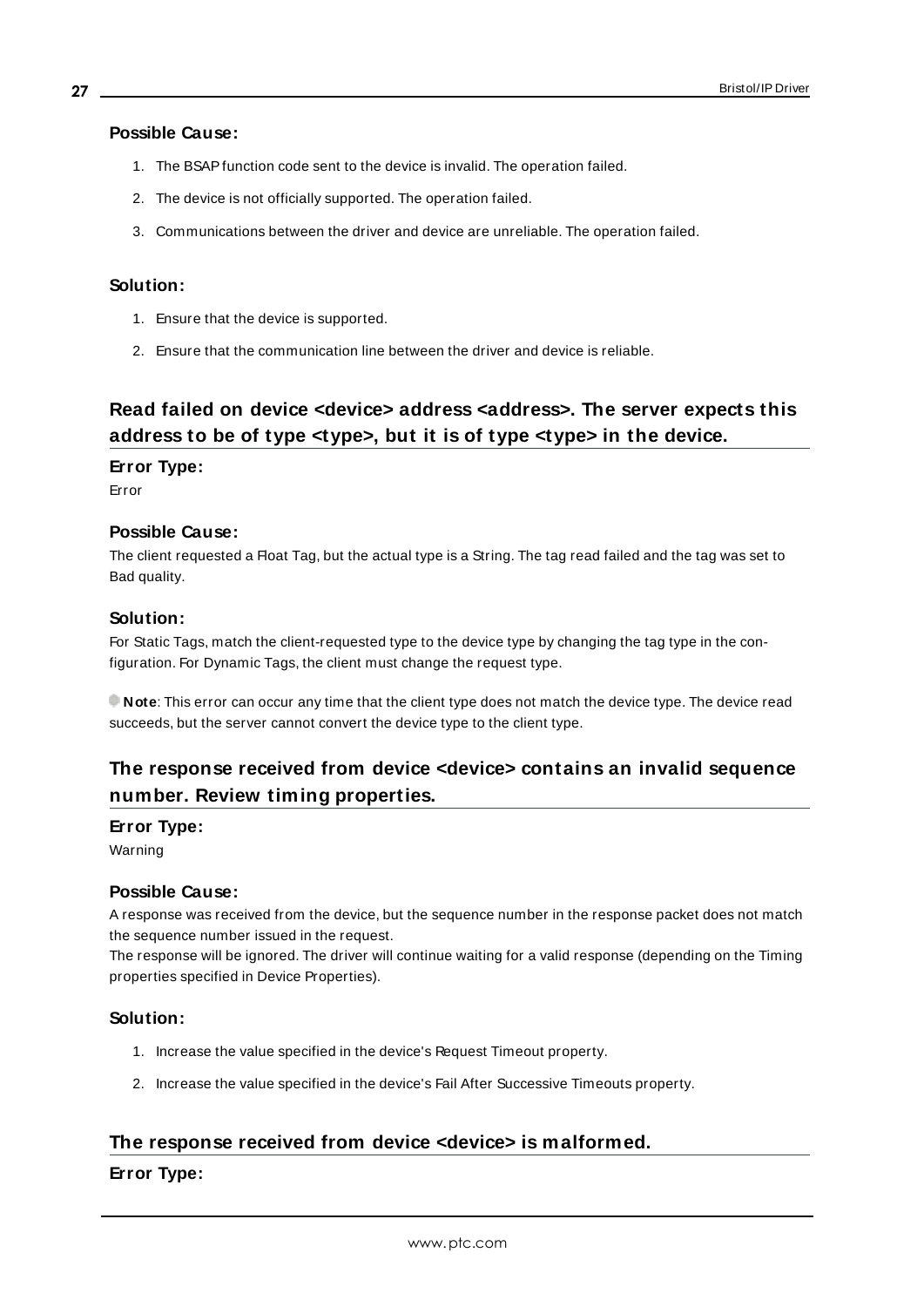Error

#### **Possible Cause:**

- 1. The device is not supported. The response will be ignored. A new request will be sent, depending on the device's timeout configuration.
- 2. The communications line between the driver and the device is unreliable.

#### **Solution:**

- 1. Ensure that the device is supported.
- 2. Verify that the communication line between the driver and device is reliable.

# <span id="page-27-0"></span>**The response received from device <device> is too large (%<count> bytes). The data is lost.**

#### **Error Type:**

Error

#### **Possible Cause:**

The size of the device's response is too large for the driver. The driver ignored the response.

#### **Solution:**

- 1. Ensure that the device with which the driver is communicating is supported.
- 2. Limit the size of the requests by changing the Maximum Bytes Per Request property. This will also limit the size of the response.

<span id="page-27-1"></span>**Note**: This error is uncommon.

#### **The signal was not found.**

**Error Type:** Error

#### **Possible Cause:**

The signal was not in the device. The operation on the signal failed.

#### **Solution:**

<span id="page-27-2"></span>Check the device configuration and ensure that the signal is in the device and matches the tag address.

# **The string written to device <device>, address <address> is too long. The maximum supported string is <count> characters. The write will continue as is, but the device will truncate the value.**

#### **Error Type:**

Warning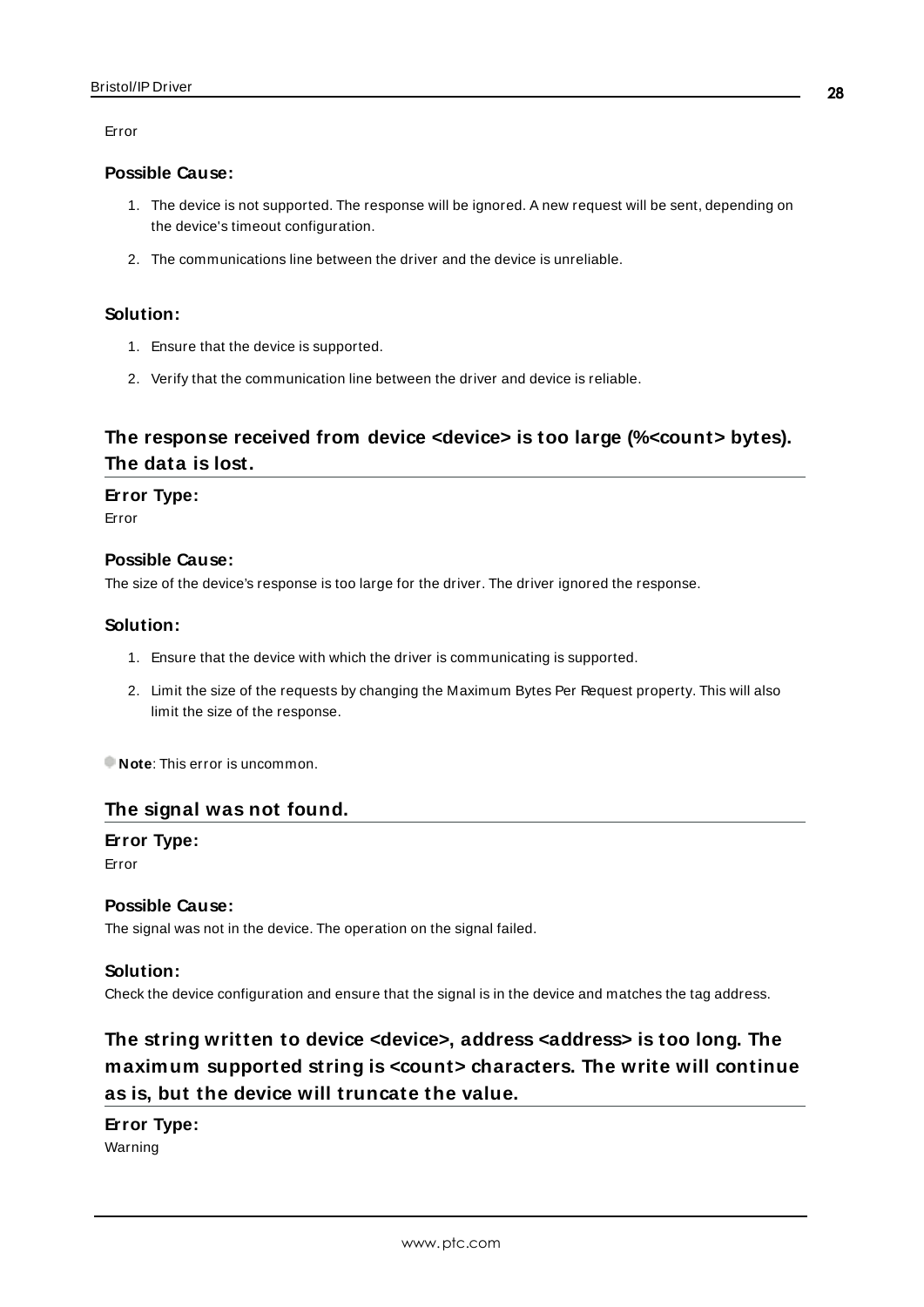#### **Possible Cause:**

The String being written to the device is too large. The device ignored the excess characters in the String or ignored the write entirely.

### **Solution:**

Check the maximum String size allowed for the address in the device. Then, ensure that the write does not exceed this size.

<span id="page-28-0"></span>**Note**: The default String size is 64 characters (including the null terminator).

## **Unable to bind to port <port> on Channel <channel>.**

#### **Error Type:**

Error

### **Possible Cause:**

The port is already in use or is unavailable. There are no communications on the channel.

#### **Solution:**

Verify that no other processes are using the port and Network Interface Controller. To do so, run the "netstat" command in Windows. Then, change the port or network interface if possible.

**Note**: This error is most common in cases where channels have duplicate Network Interface Controllers and ports. This can occur between any channels; it is not limited to channels for this driver. Other programs on the machine can also be using the port.

## <span id="page-28-1"></span>**Unable to create a socket connection for Channel <channel>.**

#### **Error Type:**

Error

#### **Possible Cause:**

While initializing a channel, the driver failed to get a valid socket from the system. There are no communications on the channel.

#### **Solution:**

Restart the server or reconnect the clients.

**Note**: This failure usually indicates that there is something wrong with the system (which could be out of sockets or in a Bad state).

# <span id="page-28-2"></span>**Unable to generate a tag database for device <device name>. Reason: Import file does not contain any valid signals.**

#### **Error Type:**

Error

#### **Possible Cause:**

A corrupted .sig file was imported. The tag database was not generated.

## **Solution:**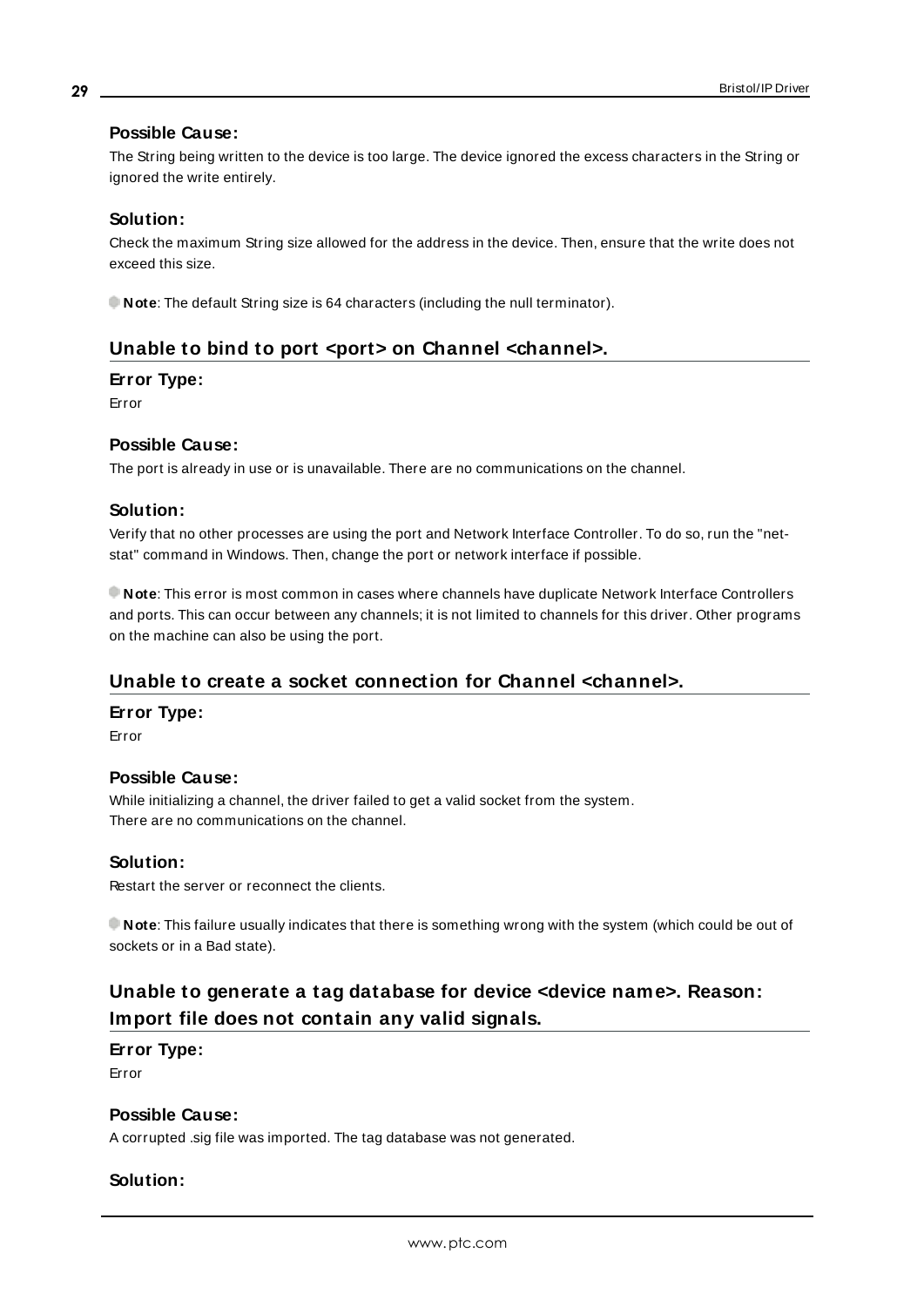<span id="page-29-0"></span>Verify that the .sig file is valid. Then, re-import the file.

# **Write to device <device name> signal <signal> failed. The signal's manual inhibit attribute is set to false, not allowing writes.**

#### **Error Type:**

Error

#### **Possible Cause:**

The signal is configured not to allow manual changes during Runtime; as such, write operations are also not allowed.

#### **Solution:**

Check the device configuration's manual inhibit setting for the signal, then change it accordingly. Users may want to change the server Tag's access to read only.

# <span id="page-29-1"></span>**Write to device <device name> signal <signal> failed. The signal is read only.**

#### **Error Type:**

Error

#### **Possible Cause:**

The driver attempted to write to a device signal that is read only.

#### **Solution:**

Check the device configuration to see if the signal is read only. If it is, then change the server tag to read only. This will cause the server to stop writes before they make it to the device.

# <span id="page-29-2"></span>**Write to device <device name> signal <signal> failed. The write value is invalid. Make sure the value is within the approved BSAP range.**

#### **Error Type:**

Error

#### **Possible Cause:**

- 1. The String, Float, or Boolean written to the device is malformed or is too large.
- 2. The type being written is different than the device data type (such as when writing a String to a Float signal).

#### **Solution:**

- 1. Ensure that the signal data type in the device matches the write.
- 2. If the signal is a String, ensure that the length does not exceed the device's 64-character limitation and is null terminated.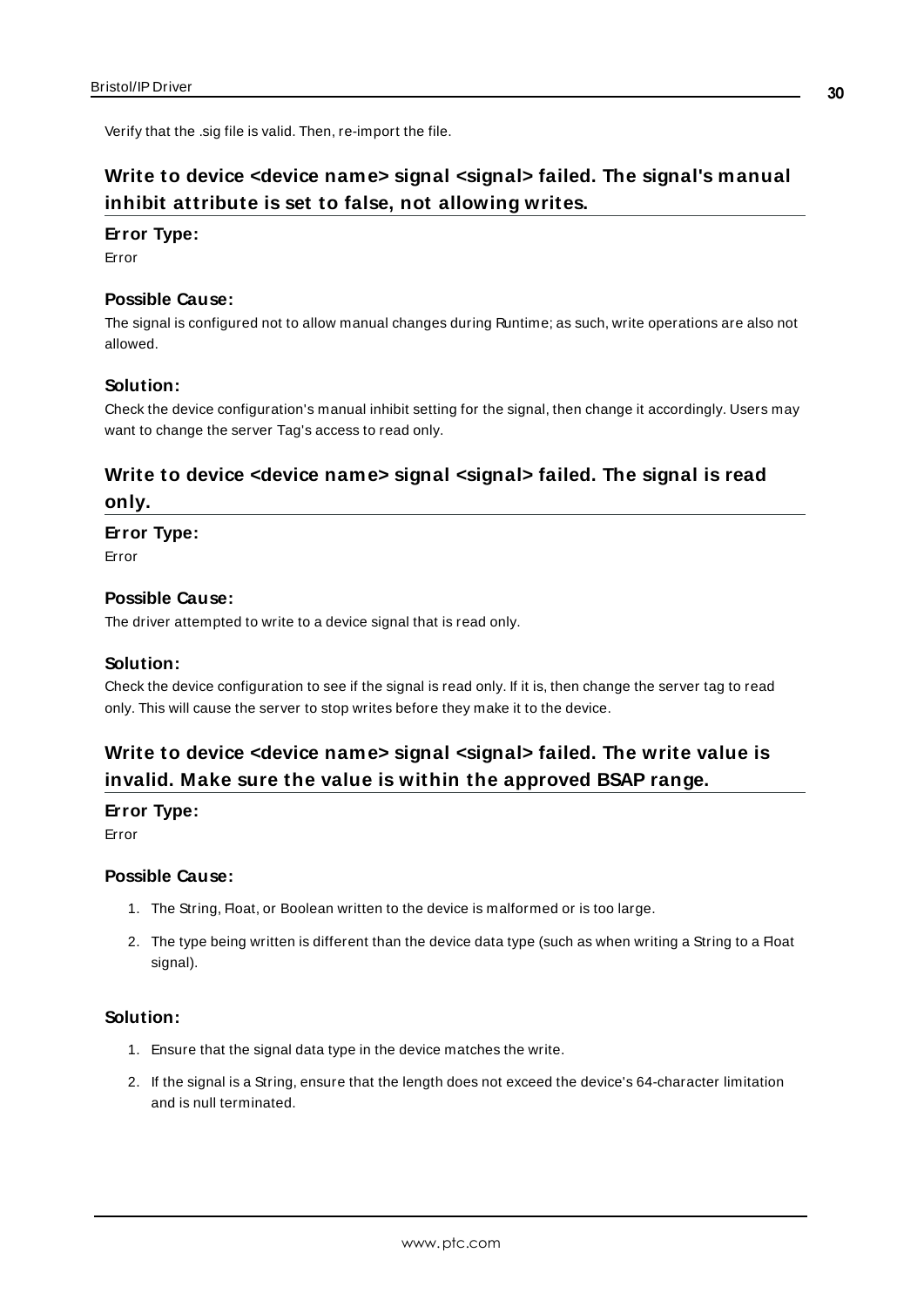# <span id="page-30-0"></span>Appendix: Tag Generation

The Bristol IP Driver can automatically generate tags using a signal (\* .sig) file, which is created by Bristol OpenBSI software. The procedure for creating the signal file is different for DPC 33xx devices and ControlWave devices.

#### **DPC33xx Devices**

- 1. To start, open the **ACCOL Workbench**. Then, define a signal.
- 2. In **Signal Properties**, ensure that **Mark as Global** is enabled.
- 3. Next, launch the **BBI Signal Extraction Utility**. Then, locate **Mark All Signals as Alarms** and ensure that it is disabled.
- 4. In **Load File**, browse for and specify the load file.
- 5. In **Output File**, browse for and specify the output file.

| <u>្លឺ BBI Signal Extraction Utility</u>                                                                                                                                                                                                                          |                                                                                                                                                            | $\boldsymbol{\mathsf{x}}$                                                 |
|-------------------------------------------------------------------------------------------------------------------------------------------------------------------------------------------------------------------------------------------------------------------|------------------------------------------------------------------------------------------------------------------------------------------------------------|---------------------------------------------------------------------------|
| Node Name:                                                                                                                                                                                                                                                        |                                                                                                                                                            | Start                                                                     |
|                                                                                                                                                                                                                                                                   |                                                                                                                                                            | Exit                                                                      |
| Load File:<br>Simple.mwt                                                                                                                                                                                                                                          |                                                                                                                                                            | Browse.                                                                   |
| Output File:<br>Simple.SIG                                                                                                                                                                                                                                        |                                                                                                                                                            | <b>Browse</b>                                                             |
| Status<br>Completed, Examined: 8 Written: 8<br>-IEC-61131 Options<br>Allow User Defined Types<br>Datatype conversion enable<br>Mark All Signals as<br>Alarms<br>ACCOL Signal Names<br>□ Dutput MSD Values<br>F Produce On-Line Edit Translation File<br>Filename: | ControlWave Signal Types<br>$\nabla$ BOOL<br>$\nabla$ STRING<br>$\nabla$ SINT $\nabla$ USINT<br>দে ⊽<br>$\nabla$ DINT $\nabla$ UDINT<br>TIME <b>V BYTE</b> | $\nabla$ REAL<br>$\nabla$ UINT<br>$\nabla$ WORD $\nabla$ DWORD<br>Browse. |
|                                                                                                                                                                                                                                                                   |                                                                                                                                                            |                                                                           |

6. Once finished, click **Start** to extract the signals.

## **ControlWave Devices**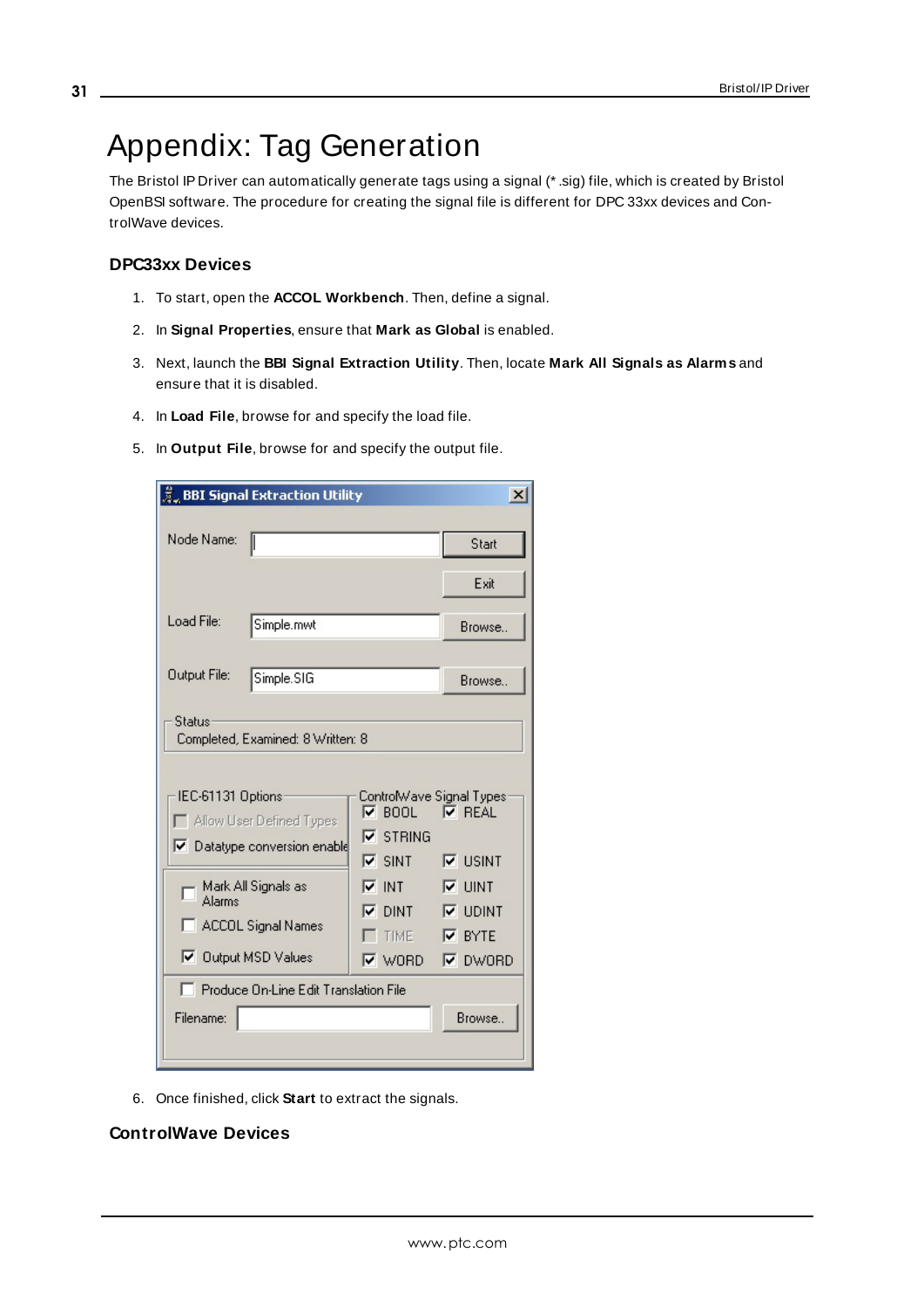1. To start, open **ControlWave Designer**. Then, ensure that the **OPC** column property box is enabled for all signals that will be exported.

|                       | ControlWave Designer - Simple - [Global_Variables:CWave_Micro.RTU_RESOURCE] |                  |                                       |                      |                 |                                                          |  |
|-----------------------|-----------------------------------------------------------------------------|------------------|---------------------------------------|----------------------|-----------------|----------------------------------------------------------|--|
| <b>E</b> File<br>Edit | <b>View</b>                                                                 | Build<br>Project | Layout Online Extras<br>Window ?      |                      |                 |                                                          |  |
| $\mathbf{B}$          | €<br>$\mathbb{R}$                                                           | 人生色              | $\sim$ 200000000000000                |                      |                 | 論 22                                                     |  |
| 伯商街                   |                                                                             |                  | ▓░░ <b>░</b> ░░░░░░░░░░░░░░░░░░░░░░░░ |                      | $\oplus$        | $\blacksquare$ $\blacksquare$ $\blacksquare$ $\boxtimes$ |  |
| Name                  | Type                                                                        | Usage            | <b>Description</b>                    | Address <sup>I</sup> | Retain<br>Init. | $ PDD $ OPC                                              |  |
| $\Box$ Default        |                                                                             |                  |                                       |                      |                 |                                                          |  |
| MyString              | <b>STRING</b>                                                               | VAR GLOBAL       | A global variable of type STRING      |                      |                 |                                                          |  |
| lM∨Real               | <b>REAL</b>                                                                 | IVAR GLOBAL      | A global variable of type REAL        |                      |                 | ☞                                                        |  |
| MyBool                | <b>BOOL</b>                                                                 | VAR GLOBAL       | A global variable of type BOOL        |                      |                 |                                                          |  |

2. Next, open the controller's **Resource Properties**.

| Resource settings for ARM_L_40                                                                                                                                                                                                      |                                                        |                                                                                                                                  | $\vert x \vert$                   |  |
|-------------------------------------------------------------------------------------------------------------------------------------------------------------------------------------------------------------------------------------|--------------------------------------------------------|----------------------------------------------------------------------------------------------------------------------------------|-----------------------------------|--|
| Port:<br>COM1<br>O.<br>COM <sub>2</sub><br>COM3<br>$C$ COM4                                                                                                                                                                         | Baud:<br>Stopbits:<br>Databits:<br>Parity:<br>Timeout: | 19200<br>¥<br>8<br>¥<br>None<br>$\overline{\mathbf{v}}$<br>2000<br>ms.                                                           | 0k<br>Cancel<br>Data area<br>Help |  |
| $G$ DLL<br>TCP/IP<br>DLL:<br>Parameter:                                                                                                                                                                                             | Stack check on PLC<br>☞                                | $\triangledown$ Array boundary check on PLC<br>$\nabla$ Force BOOL8 for boolean variables<br>Generate bootproject during compile |                                   |  |
| -ip10.10.50.42 -T02000<br>OPC-<br>PD <sub>D</sub><br>$\overline{\triangledown}$ All global variables<br>$\overline{\triangledown}$ All global variables<br>$\overline{\triangledown}$ Marked variables<br>$\nabla$ Marked variables |                                                        |                                                                                                                                  |                                   |  |
| Use reserve<br>Marked POUs<br>C No reserve<br>$C$ All POUs<br>G.                                                                                                                                                                    |                                                        |                                                                                                                                  |                                   |  |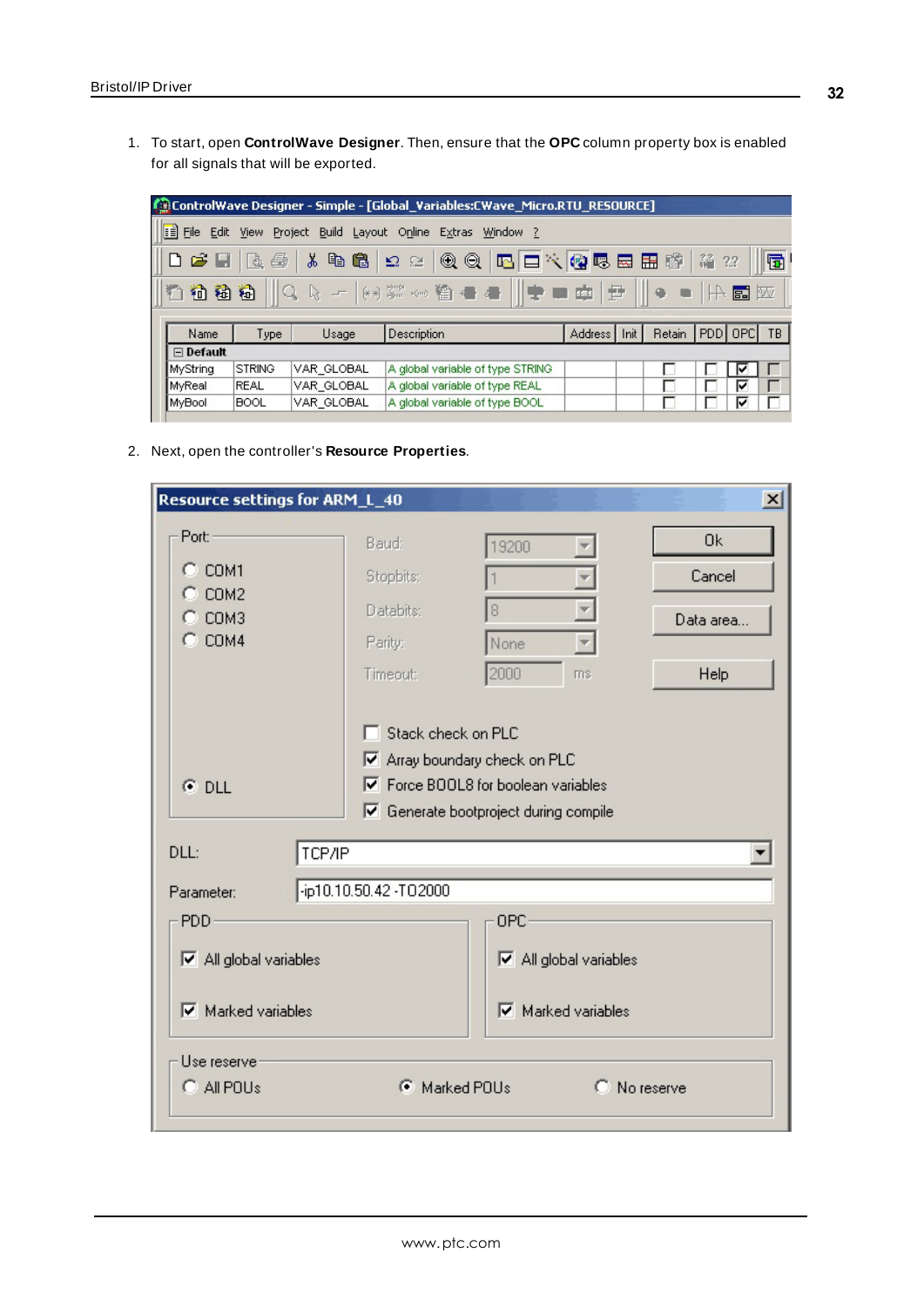3. Locate **PDD**, then ensure that the **Marked Variables** property is enabled.

**Note**: **All Global Variables** is optional.

- 4. Once finished, click **OK**.
- 5. Choose **Start| All Programs| OpenBSI Tools| Common Tools| Signal Extractor**.
- 6. Select the **Browse** (...) button next to the "Load File:" and locate and select the .mwt project with the tags
- 7. If desired, select a different output directory by using the **Browse** (...) button next to the "Output File:" and locate the desired location
- 8. Select **Start** and the tag file is exported to the selected folder.
- 9. Place the exported signal file where the server can access it.
- 10. Enter the signal file into the "Tag import file" field in the **Tag Import Properties** property group of the device properties.
- 11. The signals can now be created with the database creation functionality.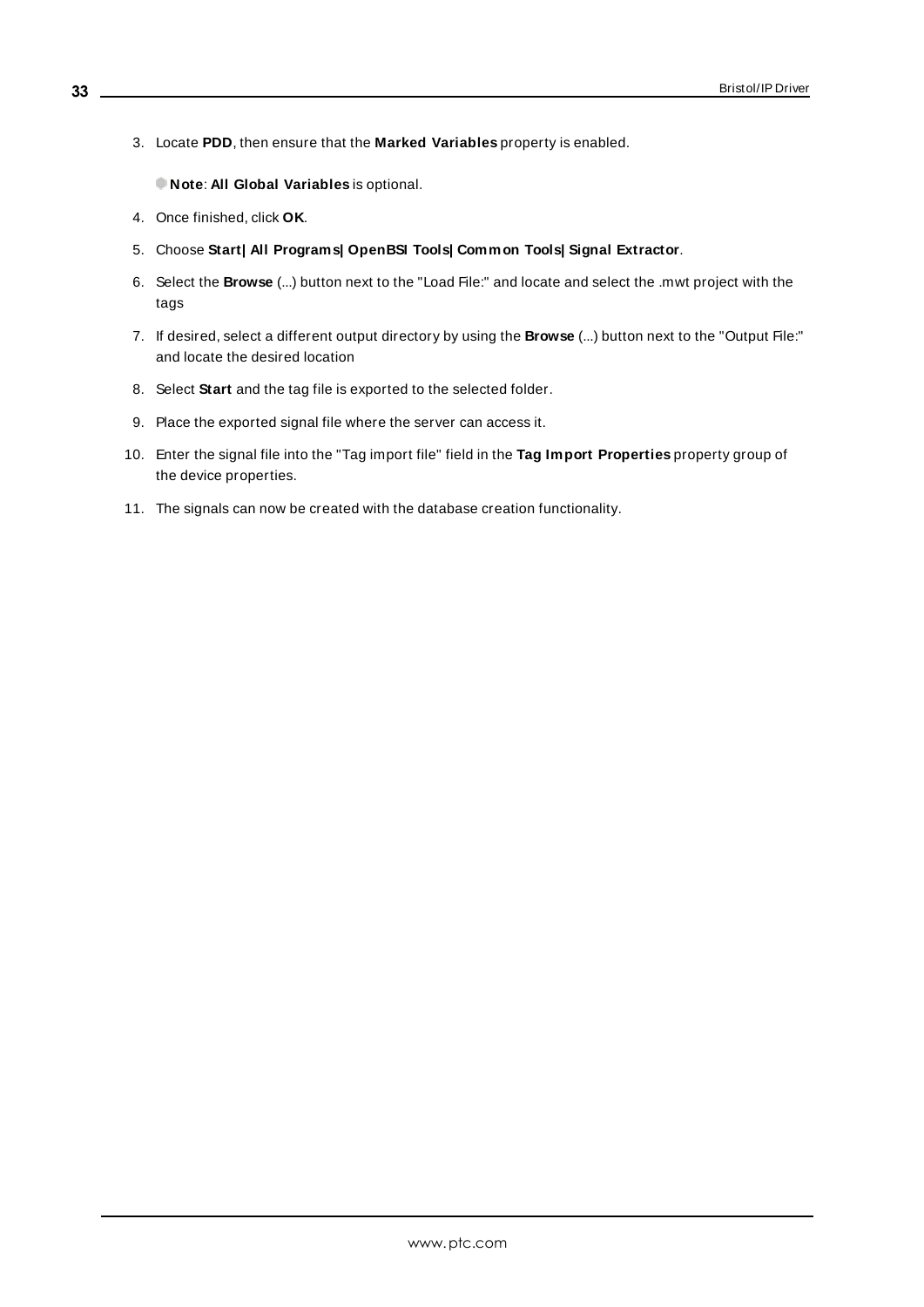# <span id="page-33-0"></span>Index

# **A**

A read by address failed because the MSD version for device <device name> changed. The driver is sending read by name requests to get the updated MSD version from the device. [24](#page-23-1)

A write by address failed because the MSD version for device <device name> changed. The driver is sending a write by name request to the device. [24](#page-23-2)

Address Descriptions [21](#page-20-0)

Allow Sub Groups [16](#page-15-0)

Auto-Demotion [14](#page-13-0)

Automatic Tag Generation [31](#page-30-0)

# **B**

BSAP Networks [5](#page-4-1)

# **C**

Channel Assignment [12](#page-11-2) Channel Setup [7](#page-6-0) Communication [17](#page-16-0) Create [17](#page-16-2)

# **D**

Data Collection [13](#page-12-2) Data Types Description [20](#page-19-0) Delete [16](#page-15-1) Demote on Failure [14](#page-13-1) Demotion Period [15](#page-14-1) Device Properties — Tag Generation [15](#page-14-0) Discard Requests when Demoted [15](#page-14-2) Do Not Scan, Demand Poll Only [14](#page-13-2) Driver [12](#page-11-3)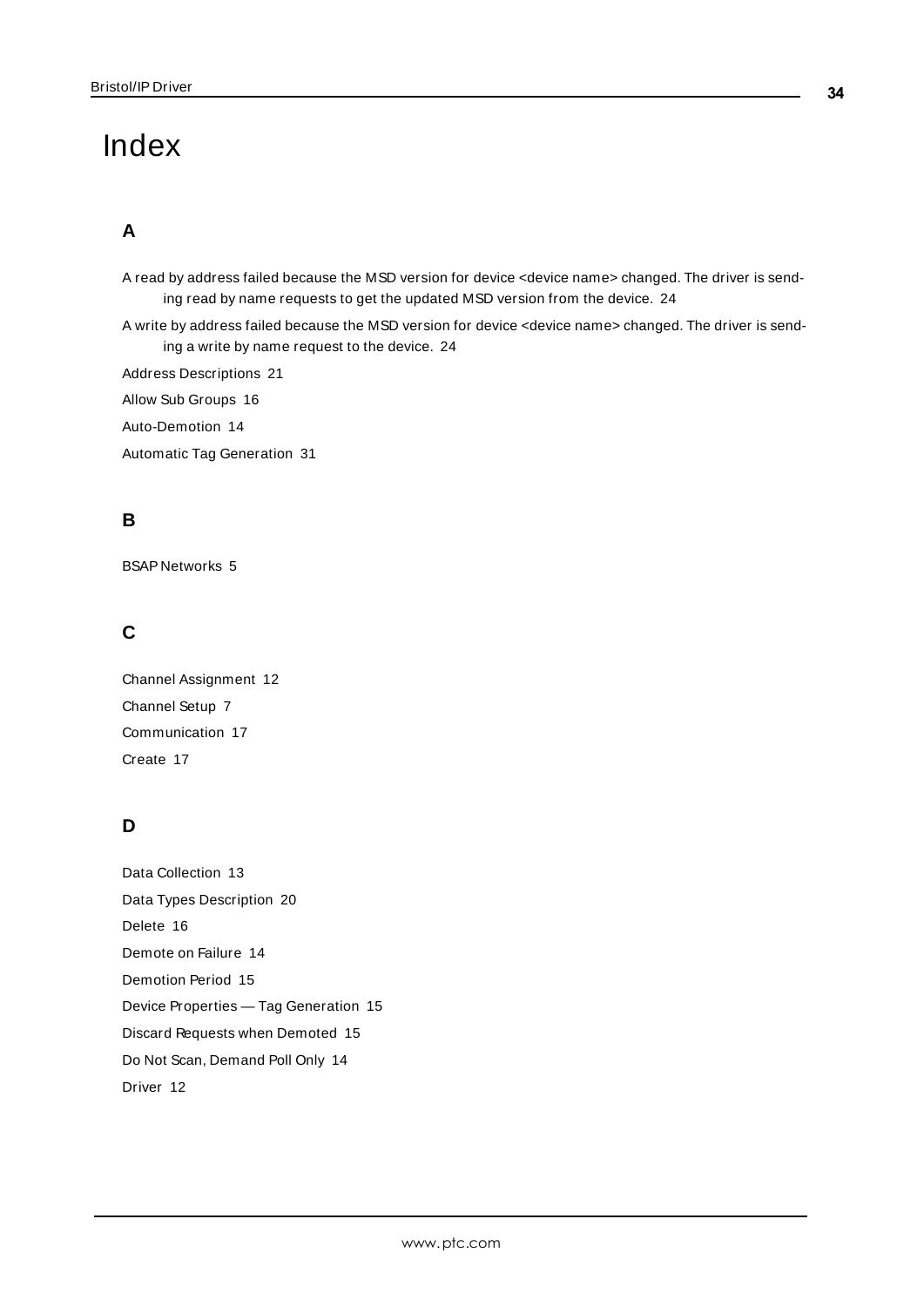# **E**

Error Descriptions [22](#page-21-0)

# **F**

Failed to send a request to device <device>. The device is not communicating. [25](#page-24-0) Failed to send a request to device <device>. The packet is malformed or too large. [25](#page-24-1) Failed to stop Winsock communications. [26](#page-25-0) Failure to initiate winsock.dll [Error <error>]. [26](#page-25-1)

# **G**

General [12](#page-11-1) Generate [16](#page-15-2)

# **I**

ID [13](#page-12-3) Identification [12](#page-11-1) Initial Updates from Cache [14](#page-13-3) Invalid BSAPfunction. [26](#page-25-2)

# **L**

Local Port [11](#page-10-0)

# **M**

Model [12](#page-11-4)

# **N**

Name [12](#page-11-5)

**35**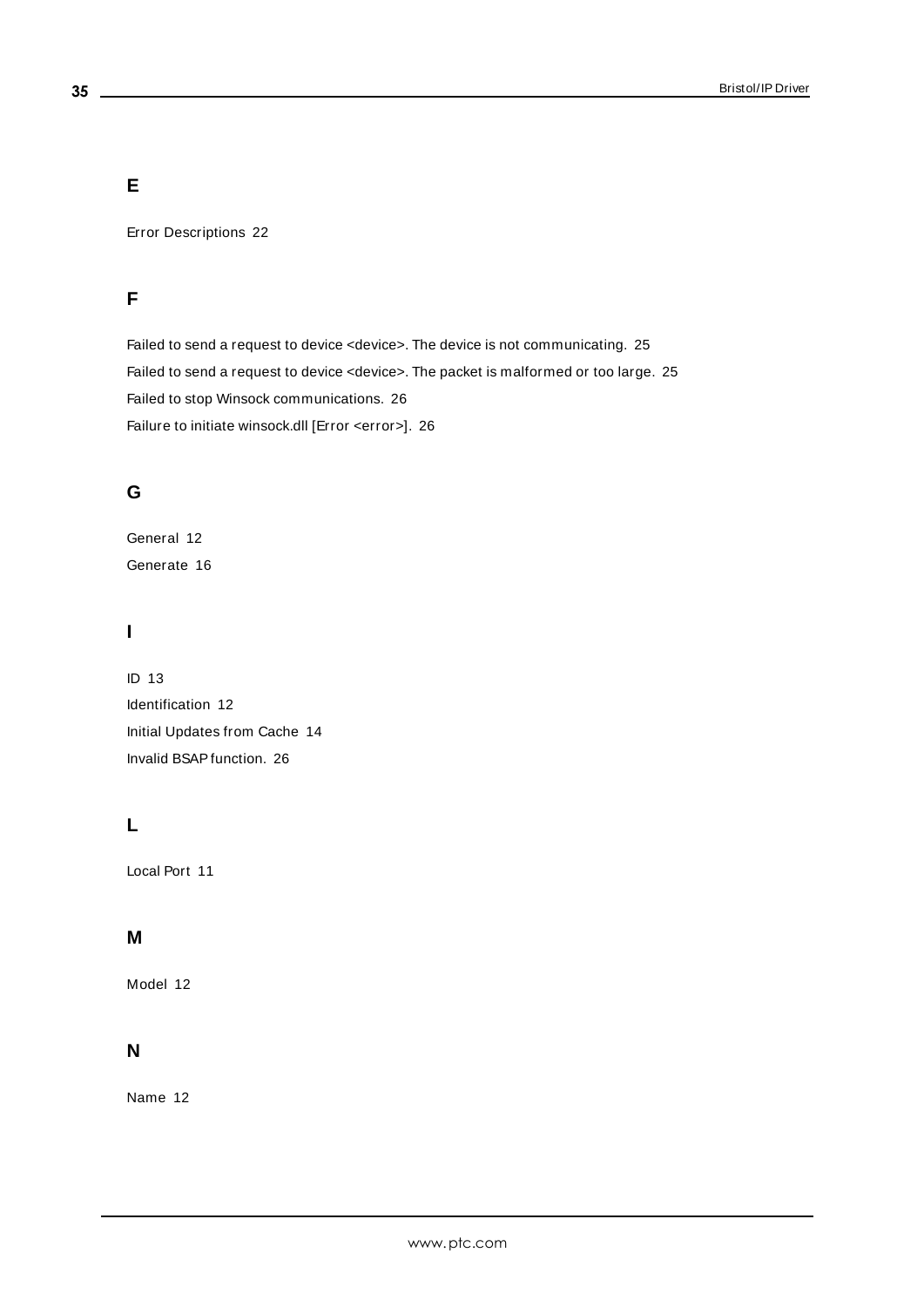# **O**

On Device Startup [15](#page-14-3)

On Duplicate Tag [16](#page-15-3)

On Property Change [15](#page-14-4)

Operating Mode [13](#page-12-0)

Operation on device <device name> signal <signal> caused an overflow. Some data has been lost. [23](#page-22-0)

Operation on device <device name> signal <signal> failed. The device does not contain this signal. [23](#page-22-1)

Operation on device <device name> signal <signal> failed. The device requires higher level permissions to perform this operation. [23](#page-22-2)

Operation on device <device name> signal <signal> failed. The request was malformed or incomplete. [24](#page-23-0)

Optimizing Communications [19](#page-18-0)

Overview [5](#page-4-0)

Overwrite [16](#page-15-4)

## **P**

Parent Group [16](#page-15-5)

# **R**

Read failed on device <device> address <address>. The server expects this address to be of type <type>, but it is of type <type> in the device. [27](#page-26-0)

Redundancy [18](#page-17-1)

Respect Tag-Specified Scan Rate [14](#page-13-4)

# **S**

Scan Mode [14](#page-13-5) Setup [12](#page-11-0) Simulated [13](#page-12-4)

## **T**

Tag Generation [15](#page-14-0)

Tag Import Properties [18](#page-17-0)

The response received from device <device> contains an invalid sequence number. Review timing properties. [27](#page-26-1)